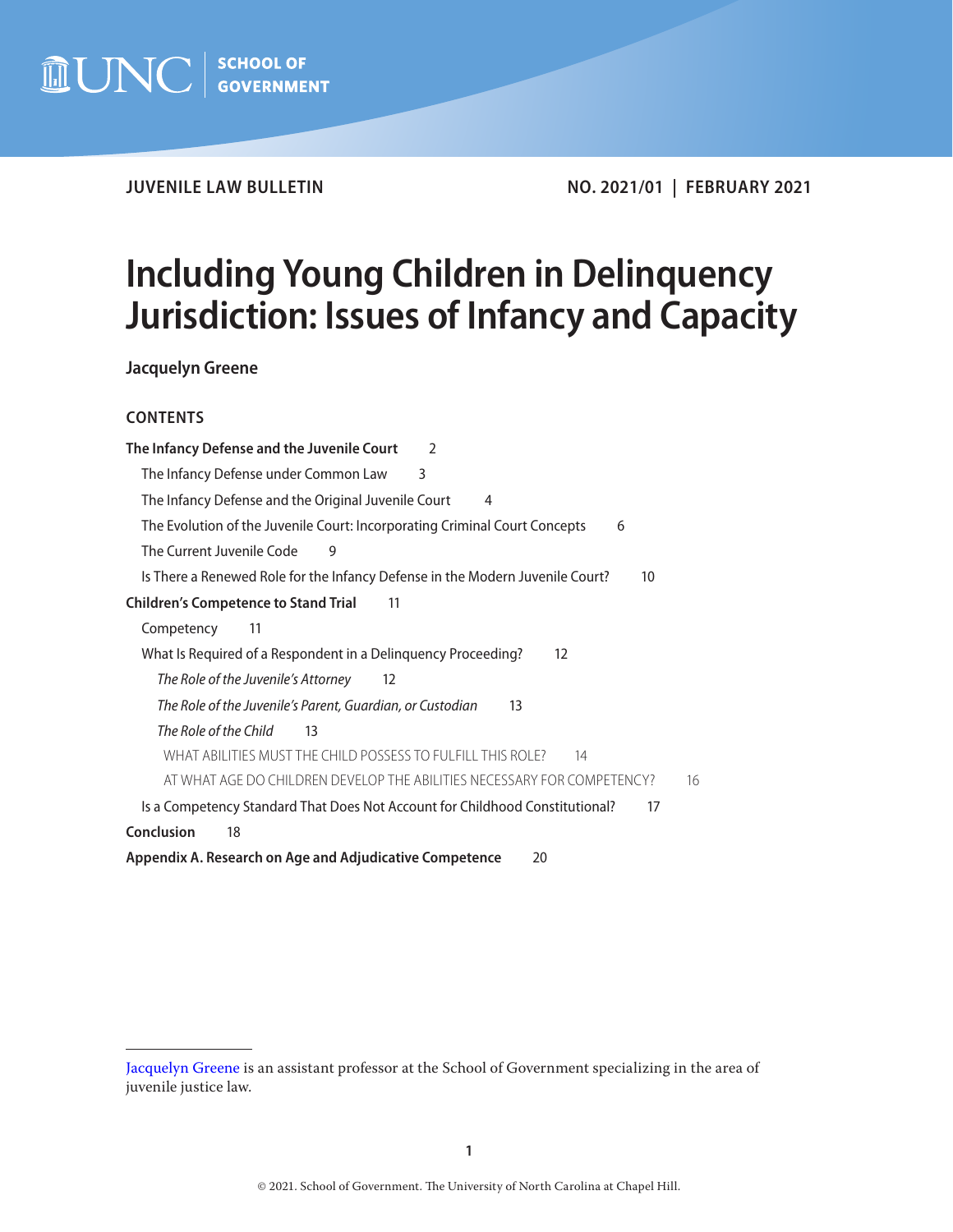<span id="page-1-0"></span>A child as young as 6 can be a respondent in a delinquency proceeding in North Carolina's juvenile justice system.1 This is often referred to as the "minimum age" of juvenile jurisdiction. As potential respondents in a delinquency proceeding, these young children can be

- taken into custody;<sup>2</sup>
- interrogated by police;<sup>3</sup>
- remanded to nonsecure or secure custody;<sup>4</sup>
- subject to an adjudicatory hearing to determine whether they are responsible for the alleged act of delinquency;<sup>5</sup> and
- ordered to comply with a range of dispositional options that can include probation, community service, restitution, intermittent confinement in juvenile detention, and out-ofhome placement.<sup>6</sup>

Involvement of young children in this range of legal proceedings raises several questions, including:

- Is there a place for an infancy defense in delinquency proceedings?
- What is the role of a respondent in a delinquency proceeding?
- What abilities are necessary to function competently in that role?
- At what age do children gain the abilities needed to have sufficient capacity to function as respondents in delinquency proceedings?

This bulletin addresses these four questions and discusses the potential legal and legislative remedies that may be available to address cases in which a child is incapable of proceeding due to developmental immaturity or a child raises an infancy defense.

# **The Infancy Defense and the Juvenile Court**

The infancy defense provides that children are immune from criminal liability as a result of their inability to understand the wrongfulness of their actions due to their young age.7 The creation of juvenile courts shifted children out of criminal courts into a structure where the infancy defense was initially irrelevant. $^{\rm 8}$  There is debate about whether the infancy defense might fit in the current juvenile court context, as the juvenile court has evolved over time to incorporate focus and procedures that are more akin to criminal matters.

<sup>1.</sup> Chapter 7B, Section 1501(7)a. of the North Carolina General Statutes (hereinafter G.S.).

<sup>2.</sup> G.S. 7B-1900.

<sup>3.</sup> G.S. 7B-2101. A parent, guardian, custodian, or attorney must be present during the interrogation of a juvenile under the age of 16.

<sup>4.</sup> G.S. 7B-1903.

<sup>5.</sup> G.S. 7B-2405.

<sup>6.</sup> G.S. 7B-2506. Out-of-home placements can include placement in the custody of the Department of Social Services, a residential treatment program, a wilderness program, a group home, a multipurpose group home, or, for youth age 10 and over, commitment to a Youth Development Center.

<sup>7.</sup> Andrew Walkover, *The Infancy Defense in the New Juvenile Court*, 31 UCLA L. Rev. 509, 503–62 (1984).

<sup>8.</sup> *Id*. at 506.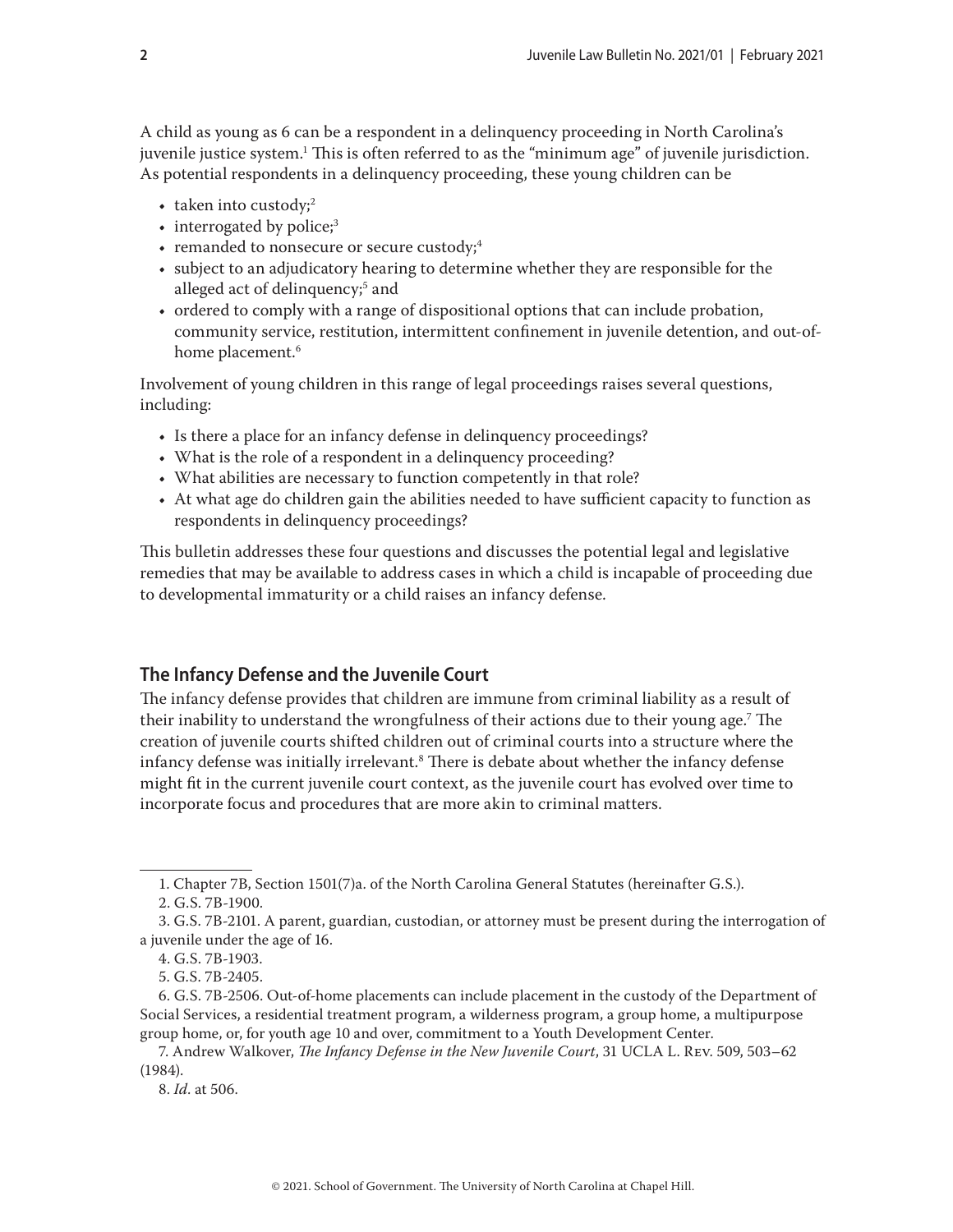#### <span id="page-2-0"></span>**The Infancy Defense under Common Law**

The infancy defense started with English common law. Before the establishment of juvenile courts, prosecution of criminal offenses occurred in criminal court, regardless of the age at which the offense was committed.<sup>9</sup> However, the English common law provided age-based restrictions on prosecuting children for crimes. These restrictions were based on the concept of *doli incapax*—an infancy defense rooted in the child's capacity to understand the illegality of their act and discern good versus evil.10 Depending on age, presumptions about a child's capacity under this standard applied. As shown in Table 1, children under 7 were presumed to be incapable. A rebuttable presumption of incapacity was in place for youth beginning at age 7 and ending at age 14. Once youth reached the age of 15, they were presumed to have attained this capacity to discern the wrongfulness of their acts.<sup>11</sup>

| <b>Standard</b>                      |
|--------------------------------------|
| Incapable                            |
| Rebuttable presumption of incapacity |
| Rebuttable presumption of capacity   |
|                                      |

The common law defense of infancy was rooted in two fundamental functions of the criminal justice system—punishment and deterrence. There was an unwillingness to punish children who were too young to form a criminal intent. Deterrence was not considered possible for children who were not capable of discerning right from wrong.12

North Carolina embraced this common law principle as described by the Supreme Court of North Carolina in *State v. Hicks* in 1899.13 The supreme court upheld the murder conviction of an 11-year-old girl following the death of a child burned by the girl while she was nursing the child. The supreme court held that the following jury instruction was sufficient:

[A]n infant under 7 years of age could not be shown, even upon the clearest evidence, to entertain a criminal intention, but that, if the age of 7 had been reached, the state could prove that such a person was of sufficient capacity to entertain a criminal intention . . .[.]"This presumption of incapacity to commit crime may be rebutted by clear and strong evidence of a mischievous discretion,—a discretion to discern between good and evil,—or by proof that she (defendant) knew the act was wrong, and that she had knowledge of good and evil, and of the peril and danger of the offense, and the fact of guilty knowledge must

<sup>9.</sup> *Id*. at 509.

<sup>10.</sup> *Id*. at 510–11. *See also* Stanford J. Fox, *Responsibility in the Juvenile Court*, 11 Wm. & Mary L. Rev. 659, 664–74 (1970).

<sup>11.</sup> Walkover, *supra* note 7, at 510–12. Fox, *supra* note 10, at 660. *See also* Laura S. Abrams et al., *Is a Minimum Age of Juvenile Court Jurisdiction a Necessary Protection? A Case Study in the State of California*, 65 Crime & Delinq. 1976, 1978–79 (2019).

<sup>12.</sup> Walkover, *supra* note 7, at 512.

<sup>13. 125</sup> N.C. 636, 34 S.E. 247 (1899).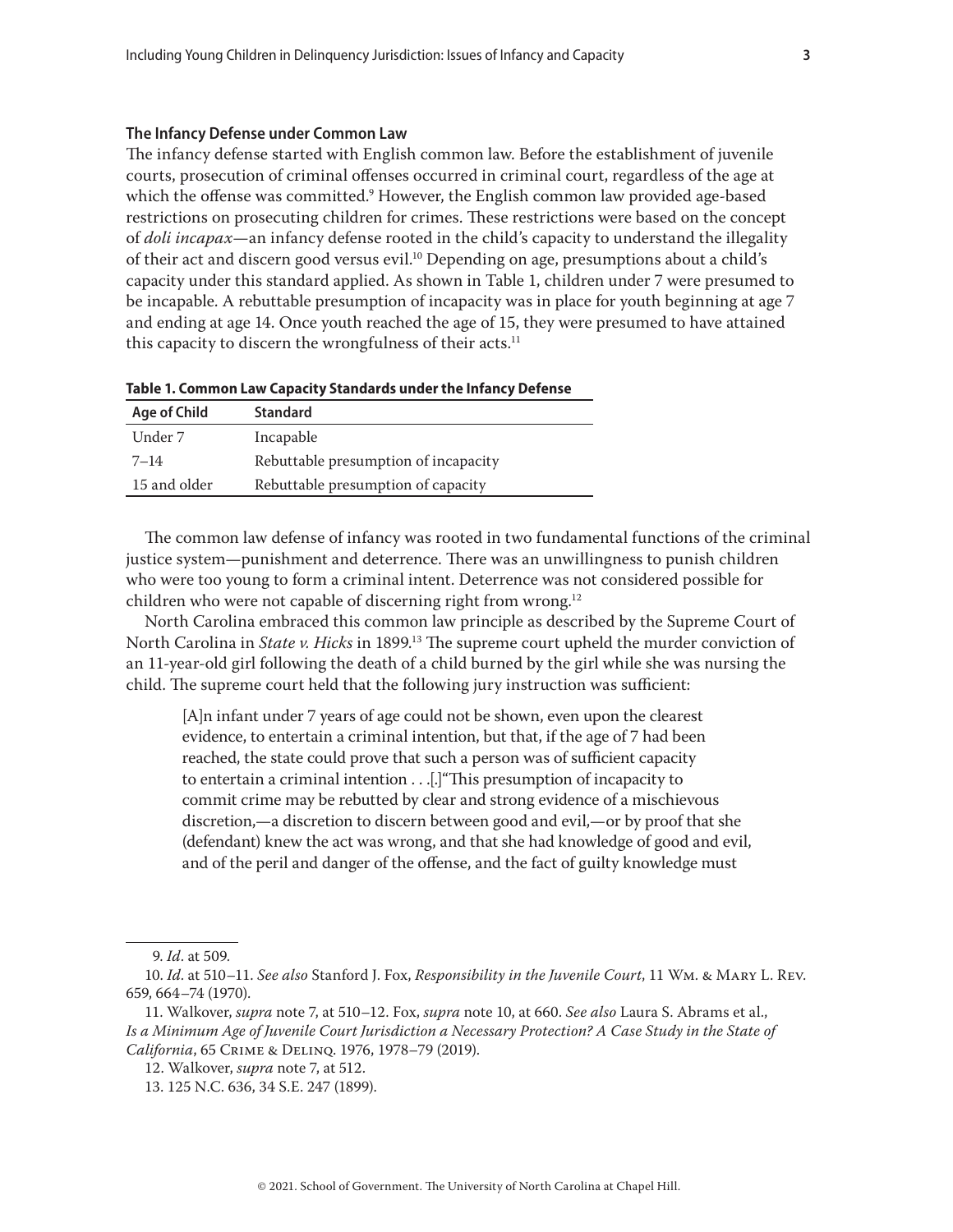be distinctly made out. If she understands the nature and consequences of her acts, and the act indicates intelligent design and malice, she may be convicted."14

<span id="page-3-0"></span>This was the governing principle for the prosecution of children until North Carolina established its first juvenile court.

## **The Infancy Defense and the Original Juvenile Court**

The creation of the juvenile court both nationally and in North Carolina resulted in a completely new judicial structure for children that focused only on treatment in a way that made the infancy defense irrelevant.<sup>15</sup> The first juvenile courts were not tribunals focused on a child's responsibility for a criminal offense. Instead, they were courts with broad jurisdiction over a wide range of children, including children who were merely at risk of needing the protective intervention of the state.<sup>16</sup> Founded on an ethic of saving children, the juvenile courts functioned in a prevention framework that emphasized early intervention.<sup>17</sup> Most children placed in newly created youth institutions were there as pre-delinquents, not because they had committed serious crimes.<sup>18</sup> Under the prevailing view at that time, there was no need for procedural protections or for capacity determinations in a court that was entirely focused on treatment.<sup>19</sup>

North Carolina's first juvenile court was modeled on this framework. Established in 1919, the first juvenile court had jurisdiction over any child under the age of 16

- 1. who was "delinquent or who violated any municipal or state law or ordinance or who was truant, unruly, wayward, or misdirected, or was disobedient to parents or beyond their control, *or was in danger of becoming so*;"
- 2. who was "neglected, or who engaged in any occupation, calling, or exhibition, or was found in any place where a child was forbidden by law to be and for permitting which an adult may have been punished by law, or was in such condition or surroundings or was under such improper or insufficient guardianship or control as to endanger the morals, health, or general welfare of such child;" or
- 3. who was "dependent upon public support or was destitute, homeless, or abandoned, or whose custody was subject to controversy."20

<sup>14.</sup> *Id*. at \_\_\_, 34 S.E. at 248 (quoting superior court judge's jury instruction). *See also* State v. Yeargan, 117 N.C. 706 (1895) (holding that a misdemeanor offense committed at age 13 was not punishable under the criminal law where the youth did not know he was violating a law and had no intention of committing an offense).

<sup>15.</sup> Walkover, *supra* note 7, at 514–17.

<sup>16.</sup> Francis Barry McCarthy, *The Role of the Concept of Responsibility in Juvenile Delinquency Proceedings*, 10 U. Mich. J. L. Reform 181, 183–91 (1977).

<sup>17.</sup> Fox, *supra* note 10, at 661–62.

<sup>18.</sup> *Id*. at 664.

<sup>19.</sup> Walkover, *supra* note 7, at 515–17.

<sup>20.</sup> Consol. Stat. of N.C. § 5039, L.P. McGehee, ann., A.C. McIntosh, comp. (1920), prepared under N.C. Pub. Laws 1917, Ch. 252, and N.C. Pub. Laws 1919, Ch. 238 (hereinafter C.S.) (emphasis added) (statutory provisions related to the state's juvenile courts were codified in C.S. Chapter 90, Article 2; this bulletin references sections within Article 2).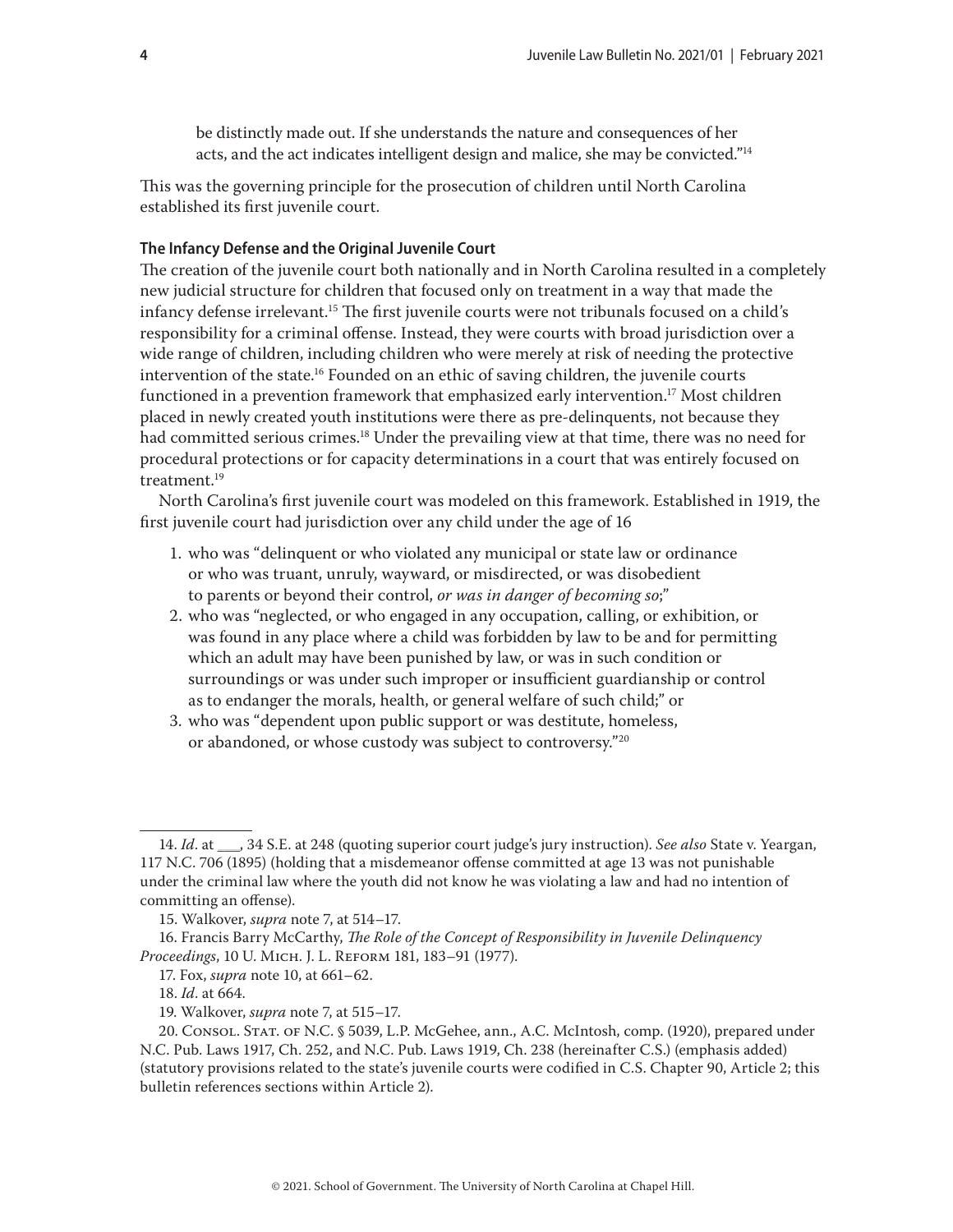The court's duty was to provide oversight and control over this wide range of children under its jurisdiction to "conduce to the welfare of such child and to the best interests of the state."<sup>21</sup> The original juvenile court statute was self-described as "remedial in character."22 All proceedings were to "proceed upon the theory that a child under [the court's] jurisdiction is the ward of the state and is subject to the discipline and entitled to the protection which the court should give such child under the circumstances disclosed in the case."<sup>23</sup> Hearings were conducted in a summary manner, and counsel was not involved. The court had discretion to appoint a guardian ad litem of the child for any proceeding in the new juvenile court. $24$ 

A child could be adjudicated delinquent, neglected, or in need of more suitable guardianship by the juvenile court on a finding that the child was in need of the care, protection, or discipline of the state.<sup>25</sup> The court was not required to find that the child was responsible for any particular act of delinquency. The finding of the child's need for the care, protection, or discipline of the state was sufficient to trigger a range of potential orders that could include probation or commitment to (1) the custody of another person, (2) the state board of charities and public welfare, or (3) another state or private institution.<sup>26</sup> There was no distinction between cases triggered by an act of delinquency and cases triggered by any of the other range of reasons that brought the child under the jurisdiction of the juvenile court. This new juvenile court was a radical shift away from criminal prosecution of the criminal acts of minors. It was built on a framework of state intervention geared toward the treatment of children who needed that intervention for their own protection—whether they had engaged in an act of delinquency or not. The defense of infancy, a common law shield against criminal liability, was irrelevant under this new construct because all children, regardless of age, might require protection.

The Supreme Court of North Carolina acknowledged the jurisdiction of the new juvenile court quickly after its creation. In *State v. Burnett*, 27 the court laid out the new scope of juvenile jurisdiction and explained how the nature of the juvenile court differed from the penal nature of the criminal court. The court noted that the legislation creating the juvenile court purported to deal with "delinquent children not as criminals, but as wards, and [undertook] rather to give them the control and environment that may lead to their reformation, and enable them to become law-abiding and useful citizens, a support and not a hindrance to the commonwealth."<sup>28</sup> The court also highlighted the movement away from questions of whether or not children had committed a crime in the new juvenile court construct, noting that the new statute operated to extend the common law conclusive presumption that all children under age 7 were incapable of committing a crime to all children under age 14.<sup>29</sup> Given the jurisdiction of the new juvenile court, the court held in *Burnett* that criminal murder indictments against two children who were both under the age of 10 were rightly quashed.<sup>30</sup>

21. *Id.*

26. *Id*. The court was also expressly allowed to retain jurisdiction over youth who reached the age of 14 and who were charged with a felony for which the punishment was fixed at no more than 10 years' imprisonment. The juvenile court had the discretion to refer these cases to the superior court if it appeared to the juvenile judge that the case should be brought to the attention of the superior court.

27. 179 N.C. 735, 102 S.E.2d 711 (1920).

<sup>22.</sup> *Id.* § 5042.

<sup>23.</sup> *Id*.

<sup>24.</sup> *Id.* § 5047.

<sup>25.</sup> *Id*.

<sup>28.</sup> *Id.* at \_\_\_, 102 S.E.2d at 714.

<sup>29.</sup> *Id*.

<sup>30.</sup> *Id*.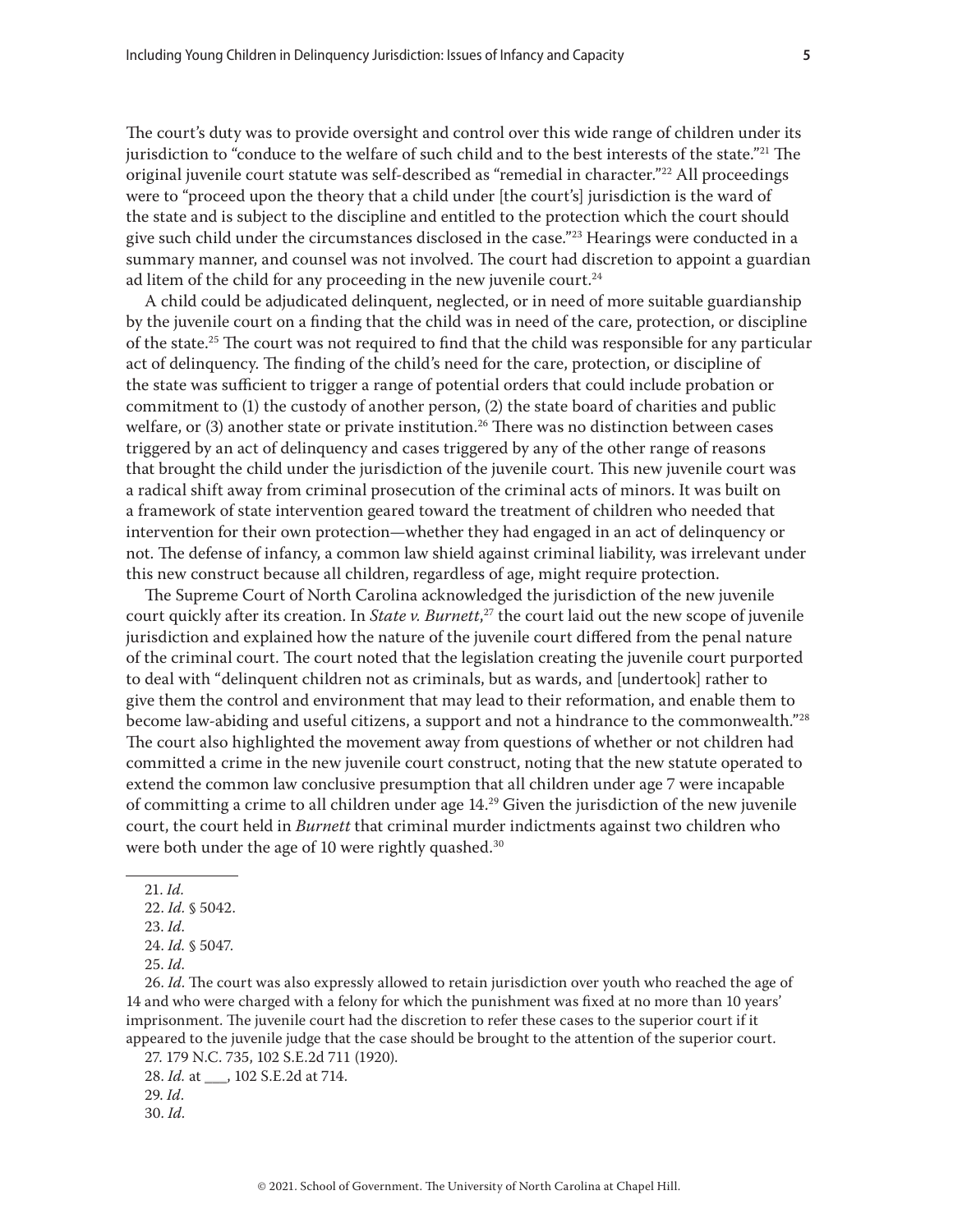#### <span id="page-5-0"></span>**The Evolution of the Juvenile Court: Incorporating Criminal Court Concepts**

The juvenile court functioned under its original framework for about fifty years. Significant change occurred in the late 1960s and the 1970s, as many criminal court protections were incorporated into juvenile court delinquency proceedings.<sup>31</sup> This transformation was triggered by the 1967 United States Supreme Court decision in *In re Gault*. 32 The Court took up the appeal of Gerald Gault, who had been committed to an Industrial School for up to 6 years (until he reached the age of 21) for engaging in a lewd phone call. His original adjudication and disposition reflected the processes of the early juvenile court. Gerald was arrested by the police and taken to detention without notice to his parents. He and his parents never received a petition that stated the charges against him. Gerald's confession, which was obtained without *Miranda* warnings, was used against him. The alleged victim was not a part of the proceeding, leaving no avenue for Gerald to confront his accuser. There was no transcript of the proceeding. The trial judge had to testify regarding the proceedings on appeal.<sup>33</sup>

The U.S. Supreme Court rejected this juvenile court model for an adjudication of delinquency. Characterizing the proceedings of the juvenile court as a "kangaroo court,"34 the Supreme Court held that constitutional due process rights apply in delinquency proceedings. The holding of *Gault* expressly applied to delinquency adjudication proceedings the rights of a person (1) to receive notice of the charges against them, (2) to counsel, (3) to confront witnesses, and (4) against self-incrimination.35

North Carolina began enacting conforming changes to its juvenile court statute shortly after *Gault* was decided. The first change involved the creation of a limited right to counsel for juveniles who were alleged to be delinquent. Effective July 1, 1967, juveniles who were facing a hearing at which a finding of delinquency could trigger commitment to an institution became entitled to representation.<sup>36</sup>

More due process protections were added to delinquency proceedings effective January 1, 1970.<sup>37</sup> Titled "An Act To Revise And Clarify The Jurisdiction And Procedures Applicable To Children In the District Court," the revised statute incorporated into the juvenile court setting more features that mirrored the procedures provided to criminal defendants. Table 2 lists these changes.

35. For more detail on the constitutional rights recognized in *In re Gault*, see the following posts by LaToya Powell to the University of North Carolina School of Government's ON THE CIVIL SIDE blog: *Due Process Rights and Children: Fifty Years of In re Gault – Part One* (Aug. 10, 2016), [https://civil.sog.](https://civil.sog.unc.edu/due-process-rights-and-children-fifty-years-of-in-re-gault-part-one/) [unc.edu/due-process-rights-and-children-fifty-years-of-in-re-gault-part-one/](https://civil.sog.unc.edu/due-process-rights-and-children-fifty-years-of-in-re-gault-part-one/); *Due Process Rights and Children: Fifty Years of In re Gault – Part Two, the Right to Counsel* (Sept. 14, 2016), [https://civil.sog.](https://civil.sog.unc.edu/due-process-rights-and-children-fifty-years-of-in-re-gault-part-two-the-right-to-counsel) [unc.edu/due-process-rights-and-children-fifty-years-of-in-re-gault-part-two-the-right-to-counsel;](https://civil.sog.unc.edu/due-process-rights-and-children-fifty-years-of-in-re-gault-part-two-the-right-to-counsel) *Due Process Rights and Children: Fifty Years of In re Gault – Part Three, the Right to Notice* (Oct. 26, 2016), [https://civil.sog.unc.edu/due-process-rights-and-children-fifty-years-of-in-re-gault-part-three-the](https://civil.sog.unc.edu/due-process-rights-and-children-fifty-years-of-in-re-gault-part-three-the-right-to-notice/)[right-to-notice/;](https://civil.sog.unc.edu/due-process-rights-and-children-fifty-years-of-in-re-gault-part-three-the-right-to-notice/) *Due Process Rights and Children: Fifty Years of In re Gault – Part Four, the Right to Confrontation* (Nov. 2, 2016), [https://civil.sog.unc.edu/due-process-rights-and-children-fifty-years-of-in](https://civil.sog.unc.edu/due-process-rights-and-children-fifty-years-of-in-re-gault-part-four-the-right-to-confrontation/)[re-gault-part-four-the-right-to-confrontation/](https://civil.sog.unc.edu/due-process-rights-and-children-fifty-years-of-in-re-gault-part-four-the-right-to-confrontation/); and *Due Process Rights and Children: Fifty Years of In re Gault – Part Five, the Privilege Against Self-Incrimination* (May 17, 2017), [https://civil.sog.unc.edu/due](https://civil.sog.unc.edu/due-process-rights-and-children-fifty-years-of-in-re-gault-part-five-the-privilege-against-self-incrimination/)[process-rights-and-children-fifty-years-of-in-re-gault-part-five-the-privilege-against-self-incrimination/.](https://civil.sog.unc.edu/due-process-rights-and-children-fifty-years-of-in-re-gault-part-five-the-privilege-against-self-incrimination/)

<sup>31.</sup> Barry C. Feld, *Criminalizing the American Juvenile Court*, 17 Crime & Just. 197 (1993). Walkover, *supra* note 7, at 520.

<sup>32. 387</sup> U.S. 1 (1967).

<sup>33.</sup> *Id.* at 8–9.

<sup>34.</sup> *Id*. at 28.

<sup>36. 1967</sup> N.C. Sess. Laws ch. 870, § 3.

<sup>37. 1969</sup> N.C. Sess. Laws ch. 911.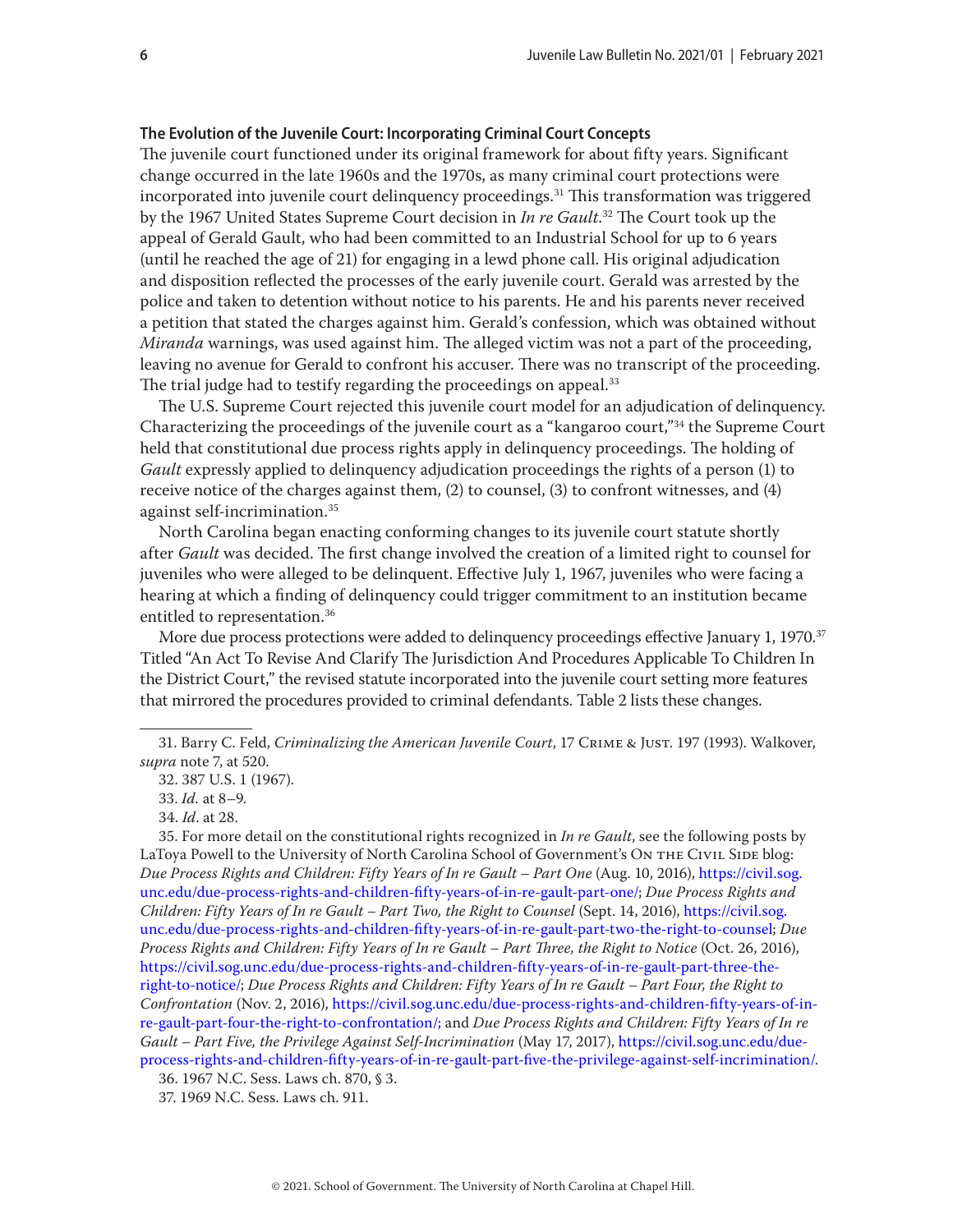#### **Table 2. Features Added to North Carolina's Juvenile Court Statute Effective January 1, 1970**

- A probable cause hearing for any child age 14 or older who was charged with a felony. The hearing was required to "provide due process of law and fair treatment to the child, including the right to counsel."
- The right for the child's attorney to review any court or probation records considered by the court in its decision to transfer a case for prosecution in criminal court
- A requirement that a transfer order specify the reasons for transfer
- A requirement that the parties be served with both the summons and the petition at least five days before the hearing (previously the parties were served only with the summons)
- The right to written notice of the facts alleged in the petition, the right to counsel, the right to confront and cross-examine witnesses, and the privilege against self-incrimination at adjudicatory hearings
- A requirement that all court orders be in writing and include appropriate findings of fact and conclusions of law

New language regarding the purpose of the proceedings was also added to the state juvenile code. That language continued to distinguish procedures related to children from adult criminal matters and focused on the remedial nature of juvenile proceedings, stating:

The purpose of this article is to provide procedures and resources for children under the age of sixteen years which are different in purpose and philosophy from the procedures applicable to criminal cases involving adults. These procedures are intended to provide a simple judicial process for the exercise of juvenile jurisdiction by the district court in such manner as will assure the protection, treatment, rehabilitation or correction which is appropriate in relation to the needs of the child and the best interest of the State. Therefore, this article should be interpreted as remedial in its purposes to the end that any child subject to the procedures applicable to children in the district court will be benefitted through the exercise of the court's juvenile jurisdiction.<sup>38</sup>

After *Gault*, The U.S. Supreme Court continued to recognize the constitutional rights of juveniles who were the subject of delinquency proceedings.39 In 1970, the Court required that the criminal standard of *proof beyond a reasonable doubt* be used in the adjudication of acts of delinquency.40 Five years later, the Court held that jeopardy attaches to an adjudication of delinquency, noting that there was "no persuasive distinction in that regard [addressing the kinds of risks to which jeopardy refers] between the proceeding conducted in this case pursuant to [the California juvenile code] and a criminal prosecution, each of which is designed 'to vindicate (the) very vital interest in enforcement of criminal laws.' "41

<sup>38. 1969</sup> N.C. Sess. Laws ch. 911, § 2.

<sup>39.</sup> One U.S. Supreme Court decision issued during this period of time declined to extend criminal procedure rights to juvenile proceedings. In *McKeiver v. Pennsylvania*, 403 U.S. 528 (1971), the Court held that trial by jury is not constitutionally required in a proceeding to adjudicate delinquency.

<sup>40.</sup> *In re* Winship, 397 U.S. 358, 365–68 (1970).

<sup>41.</sup> Breed v. Jones, 421 U.S. 519, 531 (1975).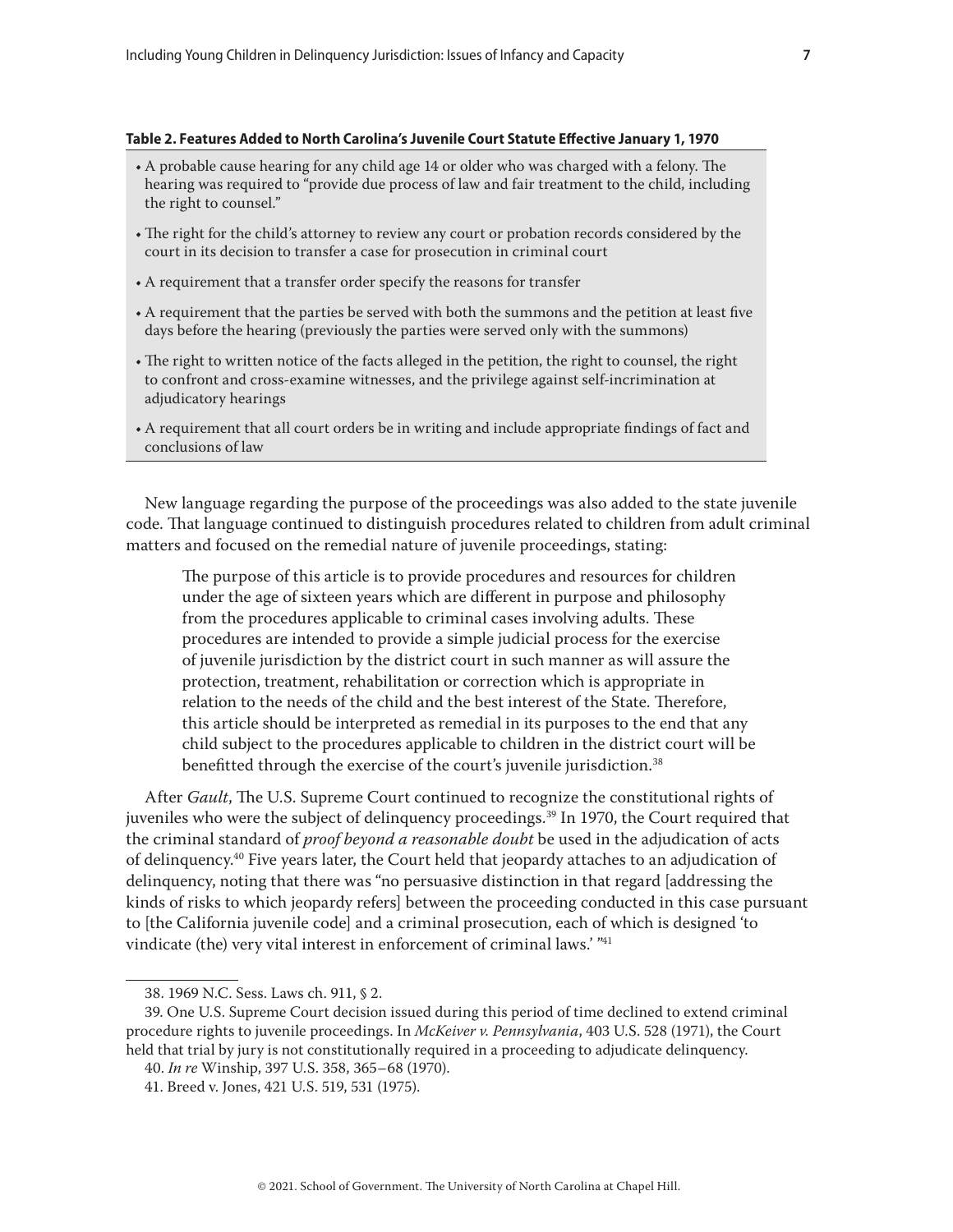North Carolina enacted a new juvenile code in 1979, in the wake of this line of U.S. Supreme Court decisions and following two years of study by the state Juvenile Code Revision Committee.42 As described by the North Carolina Supreme Court in *In re Vinson*, 43 the new code brought many aspects of criminal procedure into delinquency proceedings. These sweeping changes required the assurance of due process in juvenile proceedings involving serious charges and potentially harsh consequences. The supreme court acknowledged the convergence of criminal and juvenile matters, stating:

There is very little to distinguish a hearing such as that held in the case at bar [a juvenile adjudication] from a traditional criminal prosecution. Indeed, in view of the seriousness of the acts allegedly committed by this respondent and the possibility of long term institutionalization, society should demand a formal adversarial proceeding. In such a case, it becomes incumbent upon the court system to safeguard the rights of those alleged to be delinquent just as much as it would protect the rights of any adult person facing a possible prison sentence. Those who cry for harsher treatment of youthful offenders can surely not argue that accused children should have fewer rights than adult offenders when they risk much the same penalties.<sup>44</sup>

The new juvenile code contained a wide range of new procedures and replaced the use of the word "child" with the term "juvenile." It also added a capacity standard into delinquency proceedings.45 That capacity standard was not, however, related to the common law concept of capacity known as *doli incapax*, the infancy defense. Instead, the juvenile code incorporated the capacity standard of the criminal law. The issue of *doli incapax*—an ability to understand the wrongfulness of one's actions—was not part of the new juvenile code. Finally, the new juvenile code also created a minimum age for juvenile court delinquency jurisdiction for the first time establishing that children could begin to be tried as juveniles for offenses committed at age 6.46 Table 3 provides an overview of the many additional procedures that were added to juvenile court proceedings as part of the new juvenile code. Many of these changes remain prominent parts of today's juvenile court landscape.

<sup>42.</sup> *See* Mason P. Thomas Jr., *Juvenile Justice in Transition—A New Juvenile Code for North Carolina*, 16 Wake Forest L. Rev. 1, 2 (1980).

<sup>43. 298</sup> N.C. 640, 651–52 (1979).

<sup>44.</sup> *Id*. at 652.

<sup>45.</sup> *See* G.S. 7A-567 (1980) (recodified as G.S. 7B-2401) (incorporating G.S. 15A-1001 as the capacity standard in delinquency proceedings).

<sup>46.</sup> G.S. 7A-508 (1980) (recodified as G.S. 7B-1501(7)a.).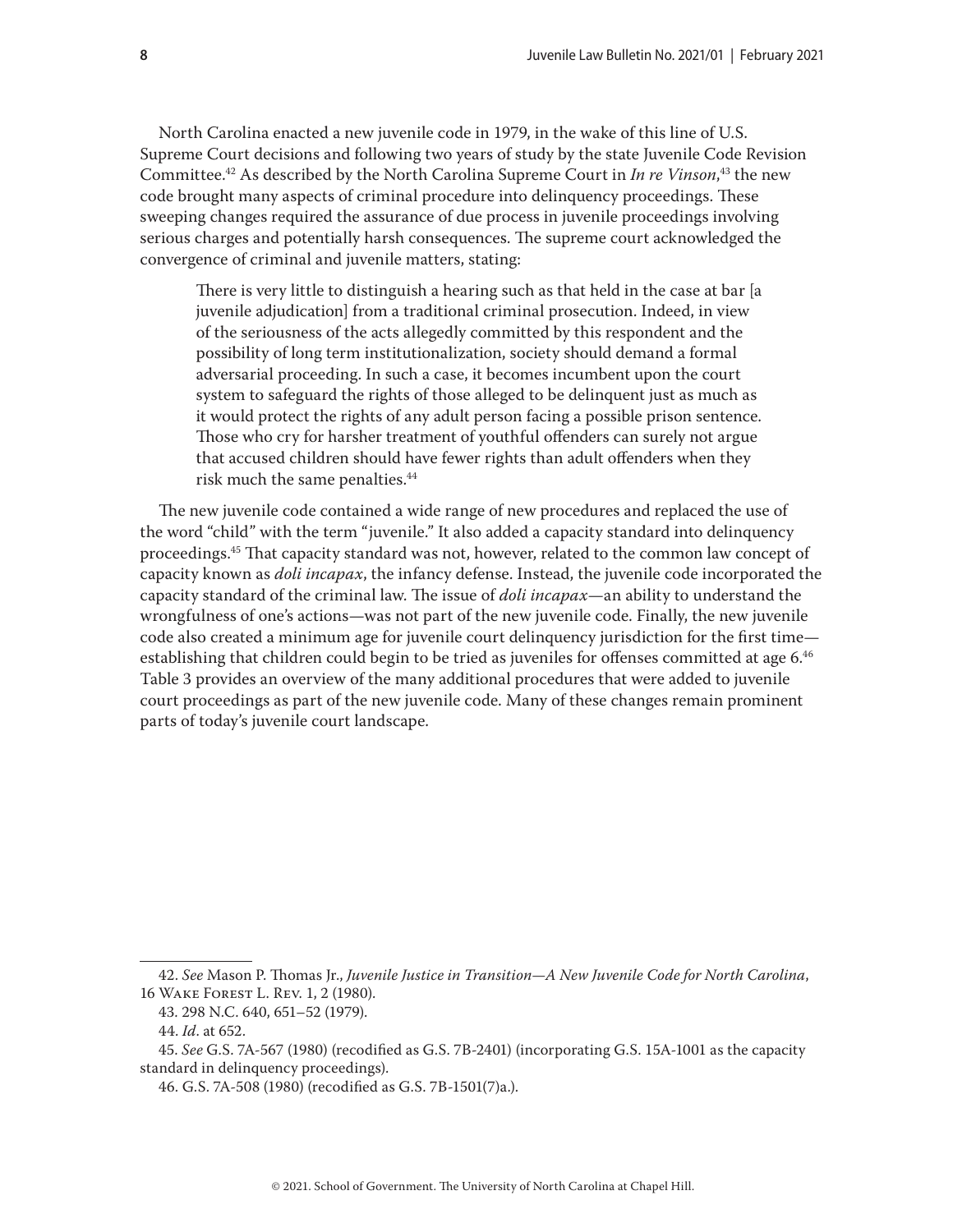#### <span id="page-8-0"></span>**Table 3. 1979 North Carolina Juvenile Code Additions**

- $\bullet$  A juvenile intake process that includes a list of offenses that cannot be diverted at intake<sup>47</sup>
- A requirement that petitions must include every element of the offense charged and provide notice of what the juvenile is being accused of <sup>48</sup>
- Procedures for secure custody hearings $49$
- A requirement that a prosecutor must represent the State at a transfer hearing and in all contested delinquency hearings<sup>50</sup>
- A required colloquy between judge and juvenile prior to the acceptance of a juvenile's admission<sup>51</sup>
- Application of the rules of evidence to adjudication hearings and a requirement that the State must prove allegations beyond a reasonable doubt<sup>52</sup>
- New dispositional alternatives, including the requirement that the juvenile must be at least 10 years old to be sent to a training school<sup>53</sup>
- The right to be represented by counsel and a presumption of indigency for any juvenile alleged to be within juvenile jurisdiction<sup>54</sup>
- Law enforcement procedures, including enhanced rights during an interrogation and restrictions on the use of nontestimonial identification procedures without a court order<sup>55</sup>

## **The Current Juvenile Code**

Various amendments have been made to the North Carolina juvenile code enacted in 1979.<sup>56</sup> The current juvenile code still contains the many criminal features added to the law by the 1979 amendments, and more criminal characteristics have been added over time, including the following:

• The provisions of the juvenile code addressing delinquent and undisciplined juveniles were separated from the child welfare provisions of the code in 1999, unwinding the juvenile court's original melding of jurisdiction over children who were in need of state protection.<sup>57</sup> State law covering delinquent and undisciplined juveniles now sits as its own Subchapter of G.S. Chapter 7B with purposes that are distinct from the child welfare purposes of the juvenile code. The first two purposes of this area of law are to protect the public from acts of delinquency and to deter delinquency and crime (through both swift, effective

55. *See* G.S. Ch. 7A, Art. 48 (1980) (recodified as G.S. 7B, Art. 21).

<sup>47.</sup> *See* G.S. Ch. 7A, Art. 41 (1980) (recodified as G.S. Ch. 7B, Art. 17).

<sup>48.</sup> *See* G.S. 7A-530 (1980) (recodified as G.S. 7B-1802).

<sup>49.</sup> *See* G.S. 7A-542 (1980) (recodified as G.S. 7B-1906).

<sup>50.</sup> *See* G.S. 7A-569 (1980) (recodified as G.S. 7B-2404).

<sup>51.</sup> *See* G.S. 7A-572 (1980) (recodified as G.S. 7B-2407).

<sup>52.</sup> *See* G.S. 7A-573, -574 (1980) (recodified as G.S. 7B-2408, -2409).

<sup>53.</sup> *See* G.S. 7A-581, -582, -583, -586 (1980) (recodified as G.S. 7B-2506, -2513).

<sup>54.</sup> *See* G.S. 7A-544 (1980) (recodified as G.S. 7B-2000).

<sup>56.</sup> Information in this bulletin reflects the juvenile code effective through February 1, 2021.

<sup>57.</sup> S.L. 1998-202.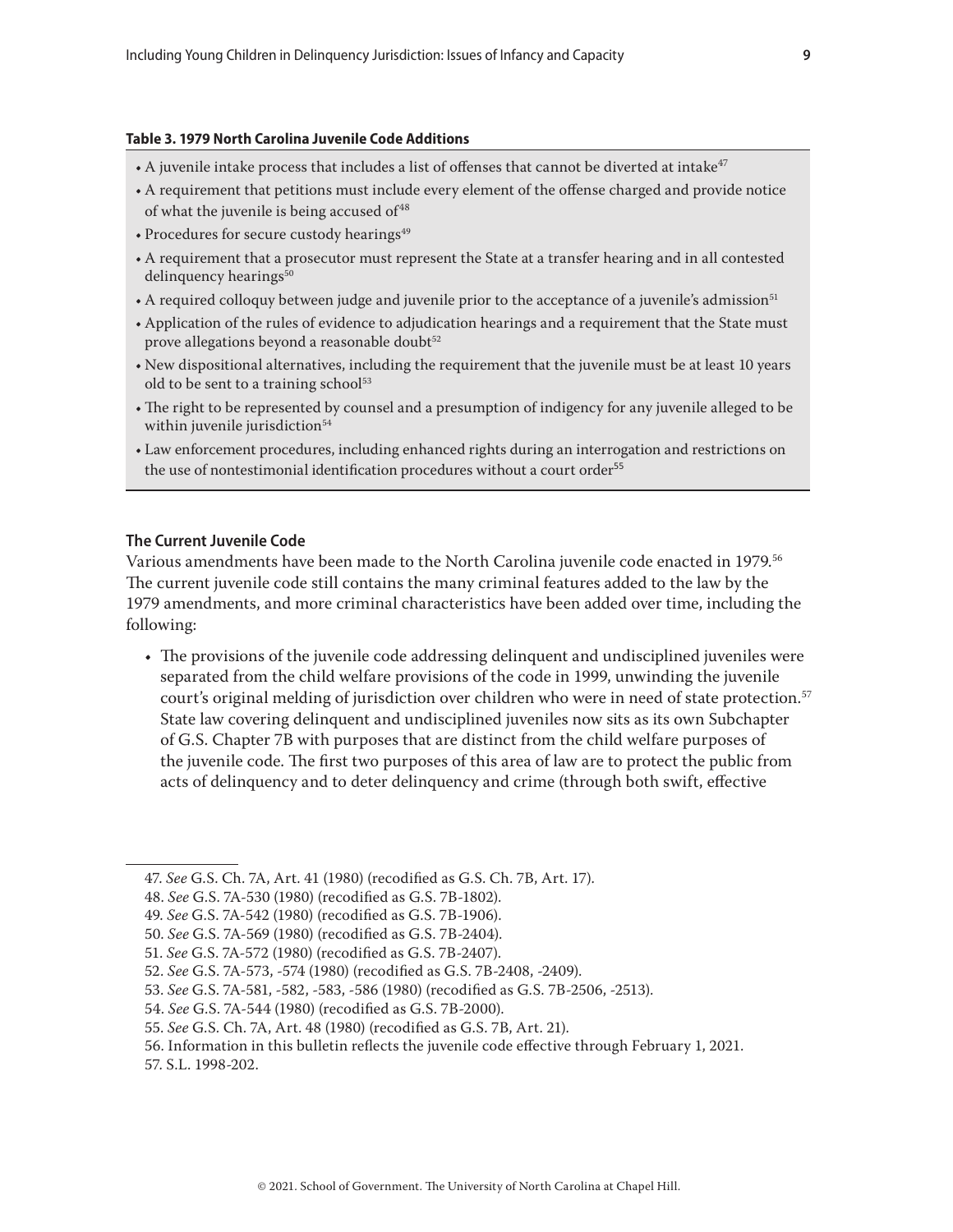<span id="page-9-0"></span>dispositions that emphasize the juvenile's accountability and the provision of appropriate rehabilitative services).58

- The age at which a juvenile can be transferred to superior court for criminal trial as an adult was lowered from age 14 to age 13 in 1994.<sup>59</sup>
- The Juvenile Justice Reinvestment Act recently linked the criminal indictment process to juvenile court for the purposes of transfer of certain offenses committed at ages 16 and 17 to superior court for criminal trial.<sup>60</sup>

The delinquency provisions of the current juvenile code differ substantially from earlier provisions that created and controlled the original legal structure of the juvenile court. They incorporate many aspects of laws pertaining to criminal proceedings, and their purpose is at least as much about deterrence and crime prevention as it is about providing treatment and rehabilitation. The original prevention construct of the juvenile court is not part of the current legal construct, as court intervention is only authorized following a finding of responsibility for an act of delinquency beyond a reasonable doubt.

#### **Is There a Renewed Role for the Infancy Defense in the Modern Juvenile Court?**

Given this evolution of the juvenile court, there is a question as to whether there is an appropriate role for the infancy defense in today's delinquency proceedings. Should some threshold level of understanding of the criminality of conduct be required prior to an adjudication of delinquency? Courts around the country have answered this question differently.

Some courts have held that juvenile court remains fundamentally different from criminal court and that the infancy defense therefore has no role in juvenile court. For example, the Supreme Court of Connecticut held that because the juvenile justice system is different in design from the criminal system in that it is focused on guidance and rehabilitation and not on obtaining convictions, "[in] effect, the statutes regulating juvenile misconduct represent a system-wide displacement of the common law."61

Other courts have held that the infancy defense is a relevant consideration in delinquency proceedings. These holdings have sometimes been based on existing state laws. The Supreme Court of California was the first court to rule that the infancy defense applied in the context of delinquency cases.<sup>62</sup> That holding was based on the codification of a rebuttable presumption of criminal incapacity for all youth under the age of 14 in California state law.63 Other state courts have held that the doctrine of *doli incapax* applies in delinquency proceedings even in the absence of statutory authority. The Court of Appeals of Maryland held in *In re William A*. that the defense applied in juvenile delinquency proceedings because it was firmly established

62. Fox, *supra* note 10, at 667.

63. *In re* Gladys R., 1 Cal. 3d 855, 863–64 (1970). *See also* State v. Q.D., 102 Wash. 2d 19 (1984) (holding that the state statutory criminal defense of infant incapacity is applicable to juvenile proceedings).

<sup>58.</sup> G.S. 7B-1500.

<sup>59. 1994</sup> N.C. Sess. Laws ch. 22, § 25 (Ex. Sess.).

<sup>60.</sup> G.S. 7B-2200.5(a)(1).

<sup>61.</sup> *In re* Tyvonne*,* 211 Conn. 151, 161 (1989). *See also In re* D.A., 40 Kan. App. 2d 878 (2008); State v. Wood, 931 A.2d 1008 (Del. Fam. Ct. 2007); W.D.B. v. Commonwealth, 246 S.W.3d 448 (Ky. 2007); *In re*  M.C.H., 637 N.W.2d 678 (S.D. 2001); *In re* Robert M., 110 Misc. 2d 113 (N.Y. Fam. Ct. 1981); and *In re*  Interest of G.T., 409 Pa. Super. 15 (1991).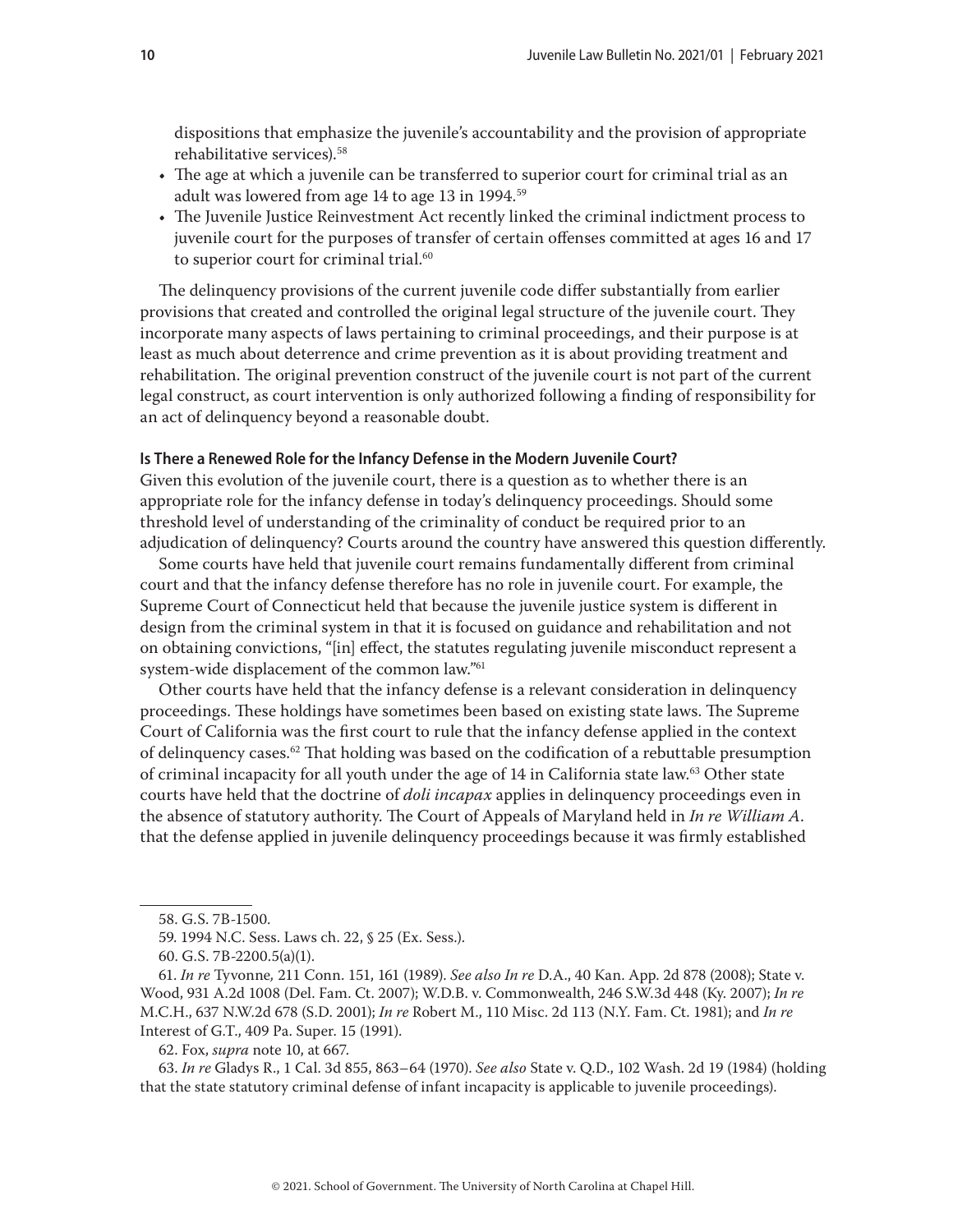<span id="page-10-0"></span>under common law and had not been repealed, modified, or declared inapplicable to juvenile proceedings by the state legislature.<sup>64</sup>

North Carolina's appellate courts have not directly addressed the question of whether the incapacity defense may be raised in delinquency cases. However, two North Carolina appellate decisions have touched on the issue in the context of the modern juvenile court. In 1987, the state court of appeals acknowledged that the juvenile court had jurisdiction over a 6-year-old child and, at the same time, noted that the court could not have found a child of that age guilty at common law due to the irrebuttable resumption that she was *doli incapax*. 65 The court went on to state that the juvenile court did not have authority to find the 6-year-old in the case delinquent because "she had been found to have committed breaking or entering and larceny of 'one baton . . . value of unknown.' " $66$  It is not clear if the court's basis for that determination was the common law principle of *doli incapax*.

The North Carolina Court of Appeals also addressed the doctrine of *doli incapax* in *State v. Green*, a 1996 case that challenged the change in the juvenile code that allowed children to be transferred to superior court for criminal trial for offenses committed at age  $13.^{67}$  The court held that the General Assembly clearly intended to supersede the doctrine of *doli incapax*, which would have required a rebuttable presumption of incapacity for the 13-year-old, in the context of transfer of a juvenile matter to superior court for offenses committed at age 13.68 The court did not hold that the doctrine of *doli incapax* is never applicable under North Carolina law, stating "[a]lthough the doctrine of doli incapax may still apply in other contexts . . . . . . . . . . . 99 court of appeals left open the question of exactly how the doctrine might be applicable in other circumstances.

## **Children's Competence to Stand Trial**

#### **Competency**

The juvenile code requires that a juvenile must have the capacity to face adjudication as a juvenile delinquent.<sup>70</sup> Capacity is defined under the juvenile code in the same way that the adult capacity standard is defined in the criminal law. It requires that

[n]o person may be tried, convicted, sentenced, or punished for a crime when by reason of mental illness or defect he is unable to understand the nature and object of the proceedings against him, to comprehend his own situation in reference to the proceedings, or to assist in his defense in a rational or reasonable manner.71

<sup>64.</sup> *In re* William A., 13 Md. 690 (1988). *See also In re* Andrew M., 91 Misc. 2d 813 (N.Y. Fam. Ct. 1977) (holding that the common law defense of lack of capacity owing to immaturity shall be available as a defense in a delinquency proceeding if proven factually). *But see also Robert M*., 110 Misc. 2d 113 (holding that the presumption of infancy is inapplicable in delinquency cases).

<sup>65.</sup> *In re* Register, 84 N.C. App. 336, 349 (1987).

<sup>66.</sup> *Id*. at 349.

<sup>67.</sup> State v. Green, 124 N.C. App. 269 (1996).

<sup>68.</sup> *Id*. at 281.

<sup>69.</sup> *Id*.

<sup>70.</sup> G.S. 7B-2401.

<sup>71.</sup> G.S. 15A-1001.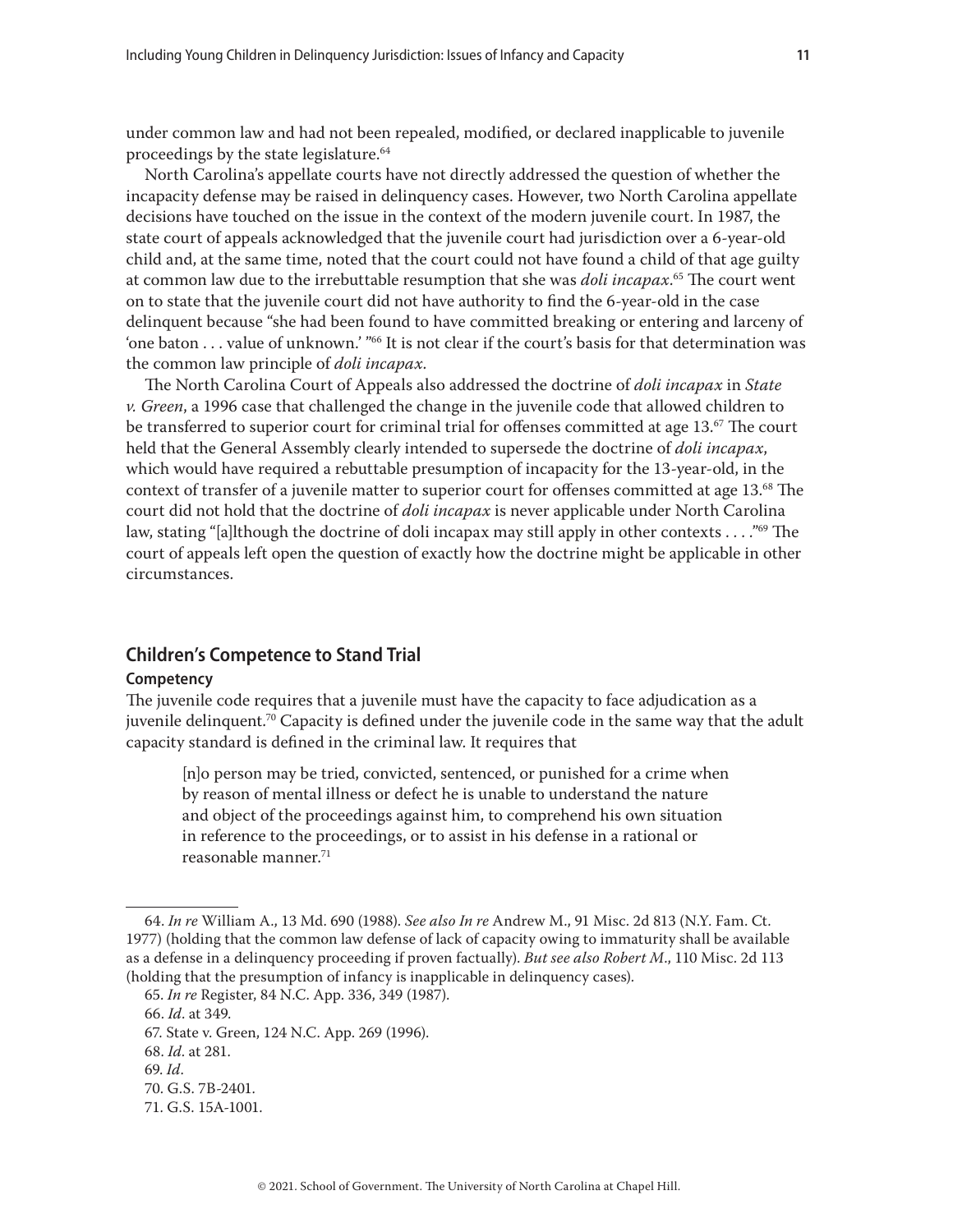<span id="page-11-0"></span>Often described in the literature as "competency," this standard was first required in criminal proceedings under the 1960 U.S. Supreme Court decision in *Dusky v. United States*. 72 As articulated in *Dusky*, the defendant must have "sufficient present ability to consult with his lawyer with a reasonable degree of rational understanding—and . . . a rational as well as factual understanding of the proceedings against him."73

The North Carolina statutory implementation of this standard allows for a finding of incapacity only when the person's lack of capacity is caused by mental illness or defect. North Carolina appellate courts have never directly addressed whether or not developmental immaturity constitutes a defect under this statute. To assess whether developmental immaturity ought to play a part in a capacity determination, it is important to understand the role that a child plays as the respondent in a delinquency proceeding.

#### **What Is Required of a Respondent in a Delinquency Proceeding?**

While respondents in delinquency proceedings can be as young as 6 and as old as 19, the role that the respondent plays in the proceeding is the same regardless of their age. The respondent is the ultimate decision maker in their case. While attorneys, parents, guardians, and custodians play a role in delinquency proceedings, it is ultimately the respondent who must make the critical decisions about their case.

#### *The Role of the Juvenile's Attorney*

Any juvenile who is alleged to be delinquent has a right to be represented by counsel in all proceedings and is presumed indigent.<sup>74</sup> The appointment of an attorney to represent the child creates a traditional attorney-client relationship between the child and the attorney that is governed by Rule 1.2 of the Rules of Professional Conduct of the N.C. State Bar.75 Pursuant to that rule, the client is the decision maker and the attorney must abide by the client's decisions, including the decision to enter a plea and to testify.76 As described in the *Performance Guidelines for Appointed Counsel in Juvenile Delinquency Proceedings at the Trial Level*,

(a) An attorney in a juvenile delinquency proceeding is the juvenile's voice to the court, representing the expressed interests of the juvenile at every stage of the proceedings. The attorney owes the same duties to the juvenile under the North Carolina Rules of Professional Conduct, including the duties of loyalty and confidentiality, as an attorney owes to a client who is an adult criminal defendant.

(b) The attorney for a juvenile is bound to advocate the expressed interests of the juvenile. In addition, the attorney has a responsibility to counsel the juvenile, recommend to the juvenile actions consistent with the juvenile's interests, and advise the juvenile as to potential outcomes of various courses of action.<sup>77</sup>

Therefore, in North Carolina, children who are respondents in delinquency proceedings must have access to the advice and skills of counsel, and the attorney representing a child in such

<sup>72. 362</sup> U.S. 402 (1960).

<sup>73.</sup> *Id*. at 402 (quoting assertions of U.S. Solicitor General in court record).

<sup>74.</sup> G.S. 7B-2000.

<sup>75.</sup> Title 27, Chapter 02, Rule 1.02 of the N.C. Administrative Code (hereinafter N.C.A.C.).

<sup>76.</sup> *Id*.

<sup>77.</sup> N.C. Comm'n on Indigent Def. Servs., Performance Guidelines for Appointed Counsel in Juvenile Delinquency Proceedings at the Trial Level, Guideline 2.1, (2007), [http://www.ncids](http://www.ncids.org/Rules%20&%20Procedures/Performance%20Guidelines/Juv_Del_perf_guides_1-08.pdf) [.org/Rules%20&%20Procedures/Performance%20Guidelines/Juv\\_Del\\_perf\\_guides\\_1-08.pdf.](http://www.ncids.org/Rules%20&%20Procedures/Performance%20Guidelines/Juv_Del_perf_guides_1-08.pdf)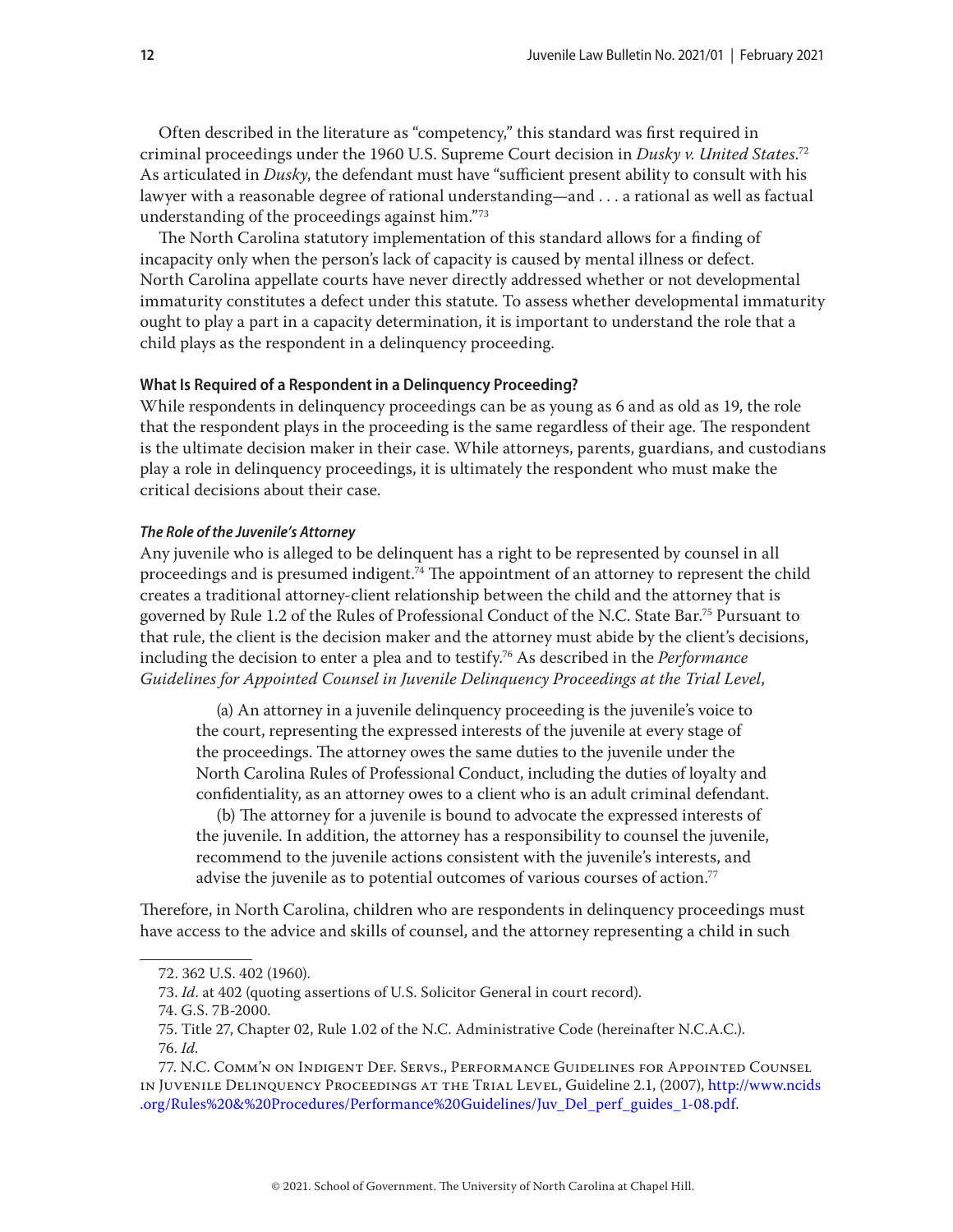<span id="page-12-0"></span>proceedings must represent the expressed interests of the child to the court. While the attorney is obligated to counsel their client, they are bound to represent what their client wants, not what they feel may be in the child's best interests.

#### *The Role of the Juvenile's Parent, Guardian, or Custodian*

The parent, guardian, or custodian of the respondent is a party in the delinquency proceeding. The juvenile code requires that the parent, guardian, or custodian be served with a summons.<sup>78</sup> The court obtains jurisdiction over the parent, guardian, or custodian when that person is served.<sup>79</sup> Once the court obtains personal jurisdiction, the parent, guardian, or custodian is required to attend all hearings for which they have notice and to bring the child to the hearings. $80$  The court also has authority to order the parent, guardian, or custodian to engage in various activities, such as attending parental responsibility classes; engaging in and paying for evaluation and treatment for the parent, guardian, or custodian; or paying for and participating in evaluation and treatment for the child.<sup>81</sup>

The parent, guardian, or custodian does not necessarily have the same interests or perspective as the child, however. That person is not part of the attorney-client relationship between the child and their attorney. In fact, the child's attorney has an obligation of confidentiality to their client even if the child is very young.<sup>82</sup> At the same time, there is no parent-child privilege, so the child's communication with their parent is not cloaked in confidentiality.

While parents, guardians, and custodians are parties to delinquency proceedings, their involvement does not alter the ultimate responsibility that the respondent bears for participating with their lawyer in the preparation of a defense and for making critical decisions related to the proceeding.

## *The Role of the Child*

The respondent in a delinquency proceeding has nearly all the same constitutional rights as the defendant in a criminal proceeding. It is up to the child to ultimately make decisions about the exercise of those rights. That includes deciding whether to testify as well as deciding whether to make an admission to an offense.

The court has a special obligation to ensure that the constitutional rights of children are protected as the children make these decisions. The juvenile code mandates that the court must "protect the following rights of the juvenile and the juvenile's parent, guardian, or custodian to assure due process of law:

- (1) The right to written notice of the facts alleged in the petition;
- (2) The right to counsel;
- (3) The right to confront and cross-examine witnesses;
- (4) The privilege against self-incrimination;
- (5) The right of discovery; and
- (6) All rights afforded adult offenders except the right to bail, the right of self-representation, and the right of trial by jury."83

<sup>78.</sup> G.S. 7B-1806.

<sup>79.</sup> G.S. 7B-1805(c).

<sup>80.</sup> G.S. 7B-1805(b)(4), -1805(b)(5), -2700.

<sup>81.</sup> G.S. 7B-2701, -2702.

<sup>82. 27</sup> N.C.A.C. 02, Rule 1.06; N.C. State Bar, 1998 Formal Ethics Op. 18 (1999).

<sup>83.</sup> G.S. 7B-2405. Failure of the court to inform the respondent of their right against selfincrimination prior to the respondent testifying has been held to be reversible error. *See In re* J.B., 261 N.C. App. 371 (2018).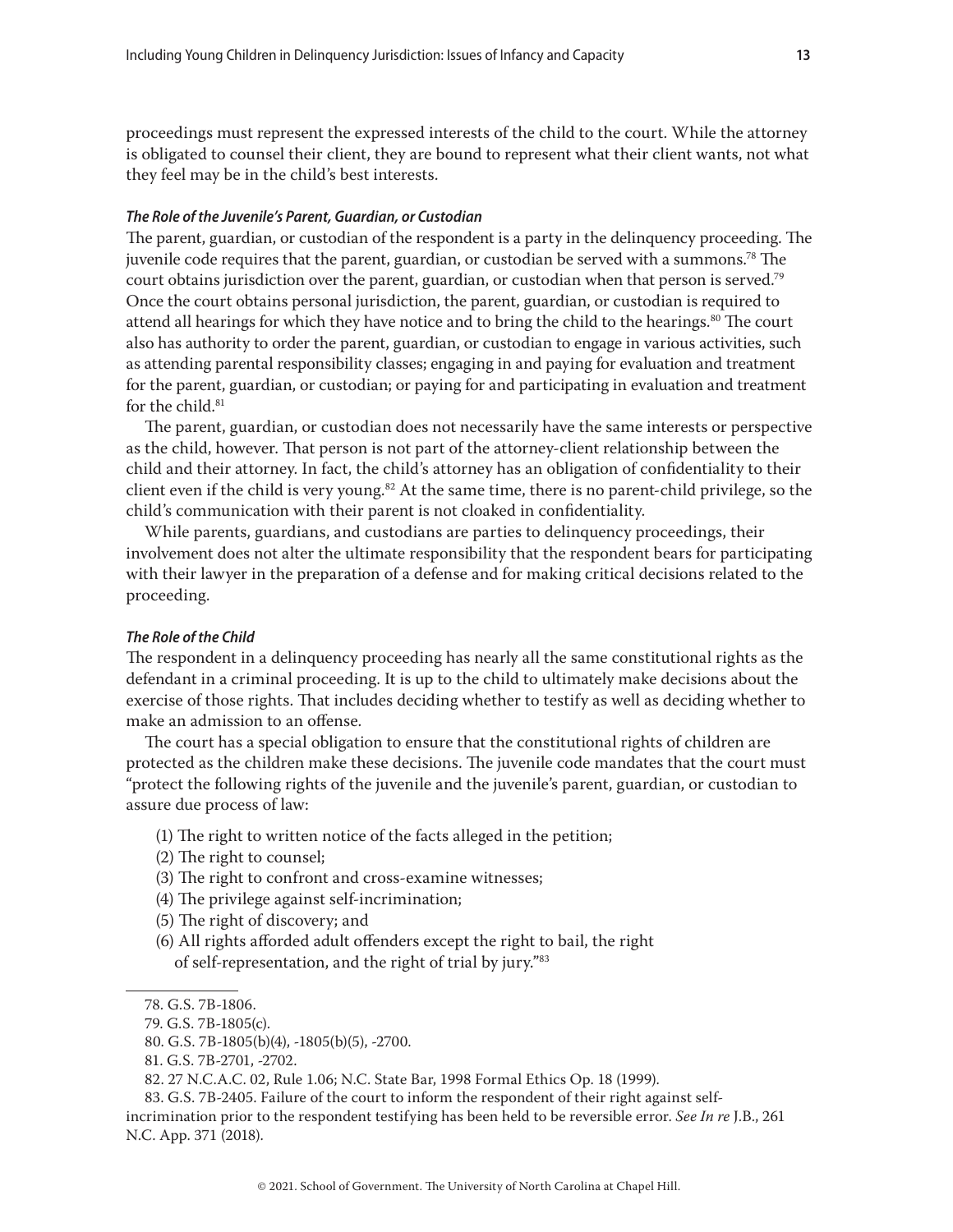<span id="page-13-0"></span>The court is also obligated under statute to engage in a six-part colloquy with the respondent before accepting an admission.<sup>84</sup> That colloquy includes informing the child of their right to remain silent and their right to confrontation.<sup>85</sup> The North Carolina Supreme Court has held that failure by the court to ask the child any one of the six questions set out in G.S. 7B-2407(a) before accepting an admission is grounds for reversing the adjudication. The court noted that this heightened protection is necessary "to ensure complete understanding by juveniles regarding the consequences of admitting their guilt."86

These constructs are a reflection of the fact that the respondent in a delinquency proceeding is the ultimate decision maker regarding the exercise of their rights. This is the case whether the respondent is 6 years old or 19 years old.

A respondent in a delinquency proceeding is also required to engage with their attorney in a manner that enables the attorney to represent them. This engagement requires the child to understand the role of their attorney, to have the capacity to recall and communicate clearly about the incident that led to the charge, and to process information provided by the attorney in a rational manner as it applies to that child's options. As in a criminal case, a juvenile respondent must have these basic skills to effectively work with their attorney.

A child respondent in a delinquency matter will have many decisions to make throughout the life of the case, including the following:

- Should I answer questions posed to me by the police officer?
- Should I trust and confide in my attorney?
- What are the short-term and long-term implications for my life if I make an admission?
- What are the short-term and long-term implications for my life if I don't make an admission?
- Should I exercise my right to remain silent?
- Does the prosecution have enough evidence to support an adjudication?

Any child who is a respondent in a delinquency proceeding must make these decisions regardless of their age. While parents and attorneys are participants in the child's case, it is ultimately the child who is the decision maker.

#### WHAT ABILITIES MUST THE CHILD POSSESS TO FULFILL THIS ROLE?

A person needs three types of capacities in order to be considered competent to stand trial. They are

- factual understanding of the proceeding,
- rational understanding of the proceeding, and
- ability to assist counsel.<sup>87</sup>

<sup>84.</sup> G.S. 7B-2407(a).

<sup>85.</sup> G.S. 7B-2407(a)(1), -2407(a)(4).

<sup>86.</sup> *In re* T.E.F., 359 N.C. 570, 576 (2005).

<sup>87.</sup> Elizabeth Cauffman & Laurence Steinberg, *Emerging Findings from Research on Adolescent Development and Juvenile Justice,* 7 Victims & Offenders 428, 439 (2012).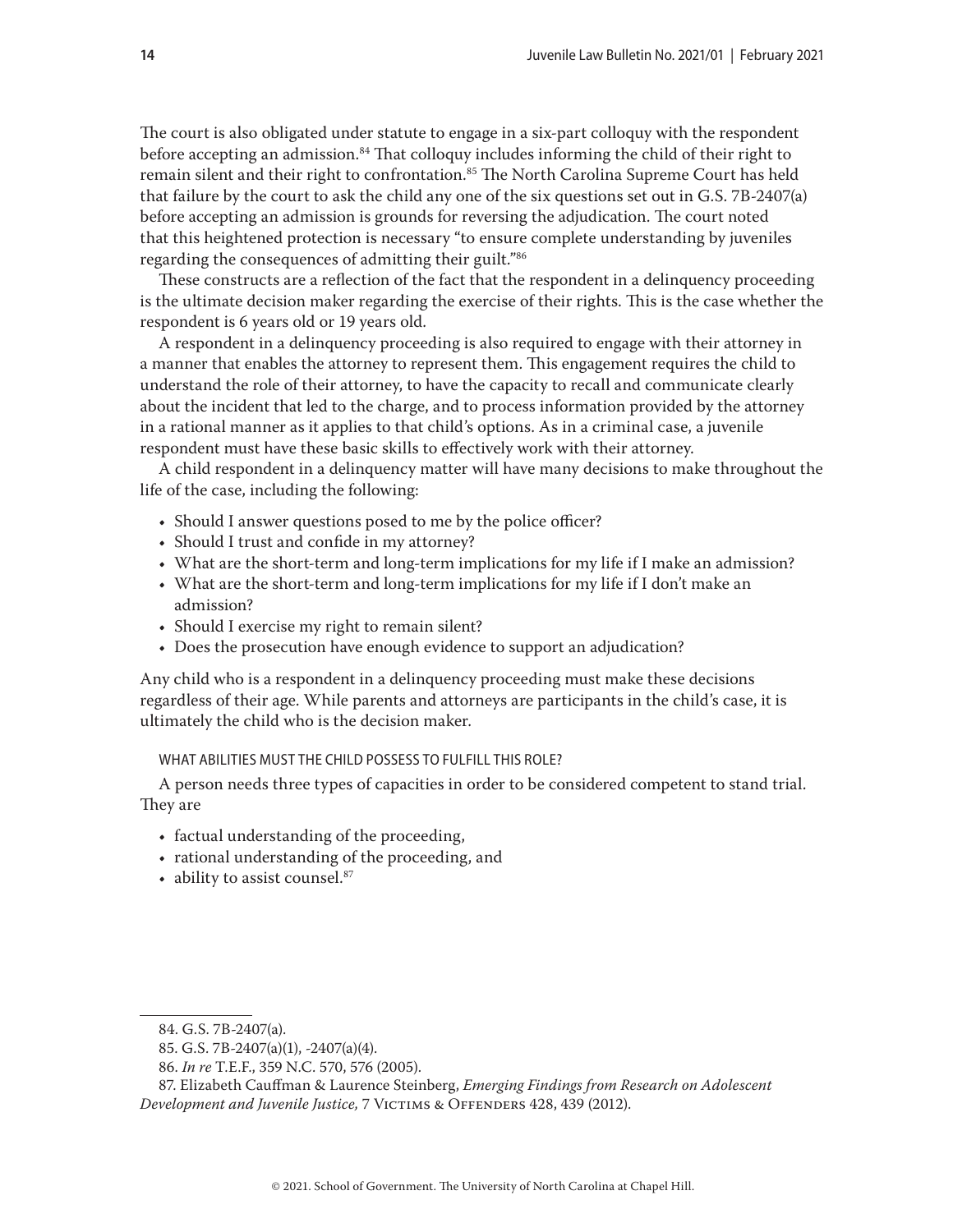There are many abilities that must be developed in order to obtain the necessary capacities. Grisso detailed a range of abilities necessary for children to have the capacity to be competent to stand trial.<sup>88</sup> These abilities are listed in Table 4.

| Capacity                                                      | <b>Necessary Abilities</b>                                                                                                            |
|---------------------------------------------------------------|---------------------------------------------------------------------------------------------------------------------------------------|
| To understand the charges and their<br>potential consequences | • Understand and appreciate the charges and their<br>seriousness                                                                      |
|                                                               | • Understand possible dispositional consequences of<br>"responsible" and "not responsible" findings                                   |
|                                                               | • Realistically appraise the likely outcomes                                                                                          |
| To understand the adjudication process                        | • Understand, without significant distortion, the roles of<br>participants in the adjudication process                                |
|                                                               | • Understand the process and potential consequences of<br>pleading and plea bargaining                                                |
|                                                               | • Grasp the general sequence of pre-adjudication/<br>adjudication events                                                              |
| To participate with their attorney                            | • Adequately trust or work collaboratively with their<br>attorney                                                                     |
|                                                               | • Disclose a reasonably coherent description of facts<br>pertaining to the charges, as perceived by the<br>defendant, to the attorney |
|                                                               | • Reason about available options by weighing their<br>consequences, without significant distortion                                    |
|                                                               | • Realistically challenge prosecution witnesses and<br>monitor trial events                                                           |
| To participate in the courtroom                               | • Testify coherently, if testimony is needed                                                                                          |
|                                                               | • Control one's own behavior during trial proceedings                                                                                 |
|                                                               | • Manage the stress of trial                                                                                                          |

**Table 4. Abilities Children Need in Order to Obtain Capacity in Delinquency Proceedings (Grisso, 2003)**

Because these abilities are necessary for competency, and because competency is required in order to adjudicate a child delinquent, it is important to consider whether there is a certain age at which children generally attain the necessary abilities. The next section considers whether all children under a certain age are too developmentally immature to be competent as respondents in a delinquency matter.

<sup>88.</sup> Thomas Grisso, *What We Know about Youths' Capacities as Trial Defendants*, *in* Youth on Trial: A Developmental Perspective on Juvenile Justice 139–171, 142 (Thomas Grisso & Robert G. Schwartz eds., 2003).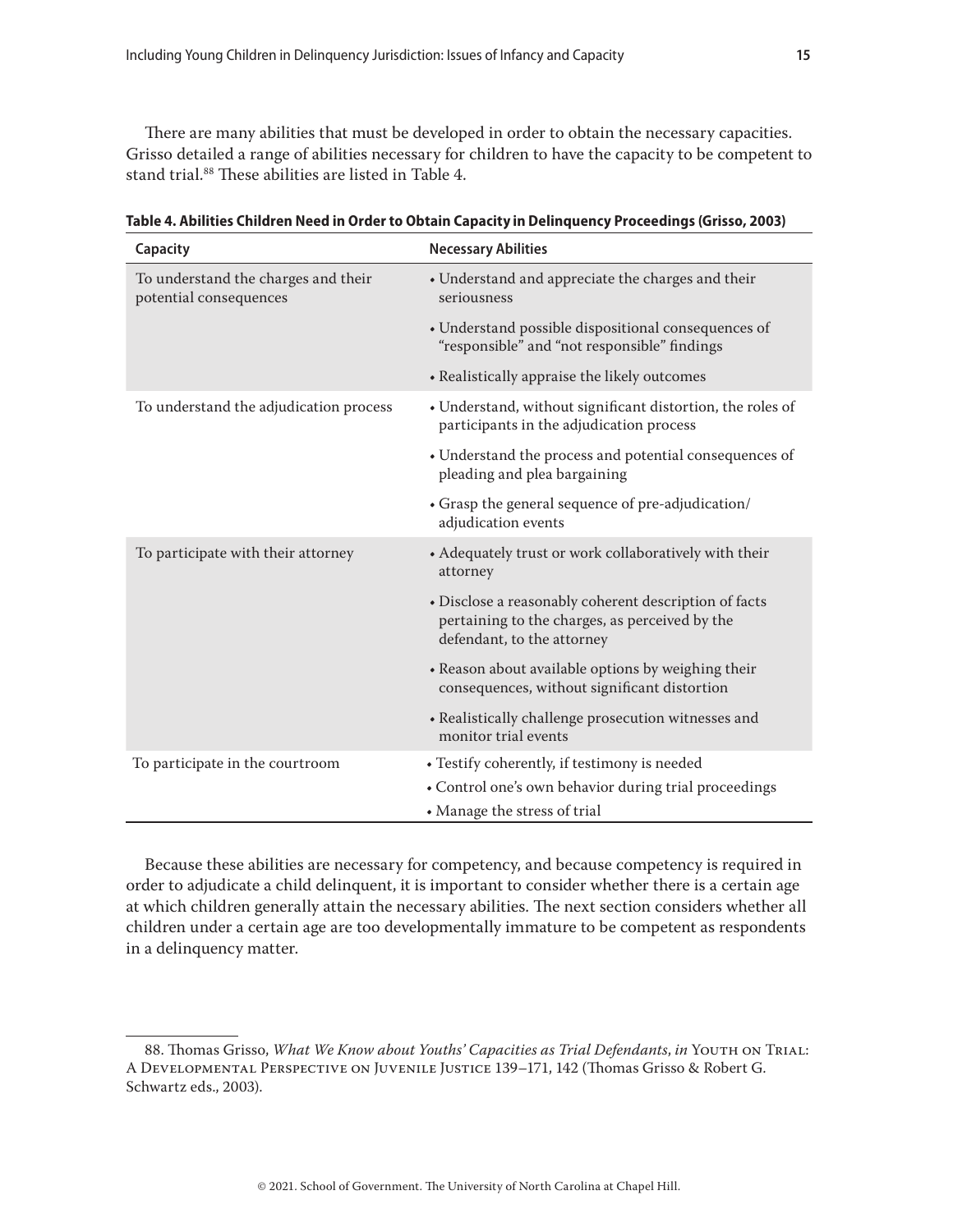## <span id="page-15-0"></span>AT WHAT AGE DO CHILDREN DEVELOP THE ABILITIES NECESSARY FOR COMPETENCY?

There is not a large body of research on the competence of children under the age of 11. Research on the attainment of adjudicative competence for youth of any age was relatively sparse before the 2000s.<sup>89</sup> Substantially more research on the topic was published between 2000 and 2020.<sup>90</sup> However, even this much larger body of research tends to focus on youth who have reached at least age 11, as older youth are more commonly involved in the juvenile justice system.

The research that does exist on the impact of age and adjudicative competence tends to support the common finding that age is a significant factor in the attainment of adjudicative competence.<sup>91</sup> For example, a study of 324 youth between the ages of 8 and 22 who participated in the Los Angeles County Juvenile Mental Health Court found that the youngest and most cognitively and developmentally impaired youth were the most likely to be found incompetent to stand trial by the court of origin (before referral to the Juvenile Mental Health Court).<sup>92</sup> According to the study, children were often deemed incompetent to stand trial due to the developmental immaturity associated with their exceptionally young age.<sup>93</sup> A 1995 study of 136 juveniles ages 9 to 16 who were referred for competency assessments in South Carolina found that none of the 9- and 10-year-olds were deemed competent.94 That same study found that 18.2 percent of 11-year-olds were competent and 27.3 percent of 12-year-olds were competent, suggesting to the authors that the association between age and competency may be a function of cognitive maturity.<sup>95</sup> A study that focused on reasoning ability and legal variables among young children found that there was little explicit understanding of the connection between the strength of the evidence in a child's case and plea decision making for children under the age of 10.96

More recent research has focused on restoring competency in children through remediation. A 2019 study analyzed 1,913 juveniles ages 8–18 who participated in the Virginia Department of Behavioral Health and Developmental Services Juvenile Competency Program from 1999 through 2017.97 The researchers found that juveniles between the ages of 8 and 10 were the most likely to have their charges dismissed, potentially reflecting the role of developmental immaturity at these ages.<sup>98</sup> They also found that age at offense, a diagnosis of only intellectual

92. Eraka Bath et al., *Correlates of Competency to Stand Trial Among Youths Admitted to a Juvenile Mental Health Court*, 43 J. Am. Academ. Psychiatry & the L., 331, 333, 329–39 (2015). 93. *Id*. at 331.

94. Vance L. Cowden & Geoffrey R. McKee, *Competency to Stand Trial in Juvenile Delinquency Proceedings: Cognitive Maturity and the Attorney-Client Relationship*, 33 Univ. Louisville J. Fam. L. 629, 651–57 (1995).

95. *Id*.

96. Michele Peterson-Badali et al., *Young Children's Legal Knowledge and Reasoning Ability*, 39 Canadian J. Criminology & Crim. Just. 145 (1997).

98. *Id.* at 58.

<sup>89.</sup> Kathryn A. Cunningham, *Advances in Juvenile Adjudicative Competence: A 10-year Update*, 38 Behav. Scis. &the L. 406, 406–20 (2020).

<sup>90.</sup> *Id*.

<sup>91.</sup> Matthew Soulier, *Juvenile Offenders: Competence to Stand Trial*, 35 Psychiatric Clinics of N. Am.: Forensic Psychiatry, 837, 837–54 (2012); Sofia T. Stepanyan et al., *Juvenile Competency to Stand Trial*, 25 Child & Adolescent Psychiatric Clinics of N. Am.: Adjudicated Youth, 49, 49–59 (2016); Elizabeth S. Scott & Thomas Grisso, *Developmental Incompetence, Due Process, and Juvenile Justice Policy*, 83 N.C. L. Rev., 793, 793–846 (2005).

<sup>97.</sup> Janet I. Warren et al., *The Competency Attainment Outcomes of 1,913 Juveniles Found Incompetent to Stand Trial*, 6 J. Applied Juv. Just. Servs., 47, 47–74 (2019).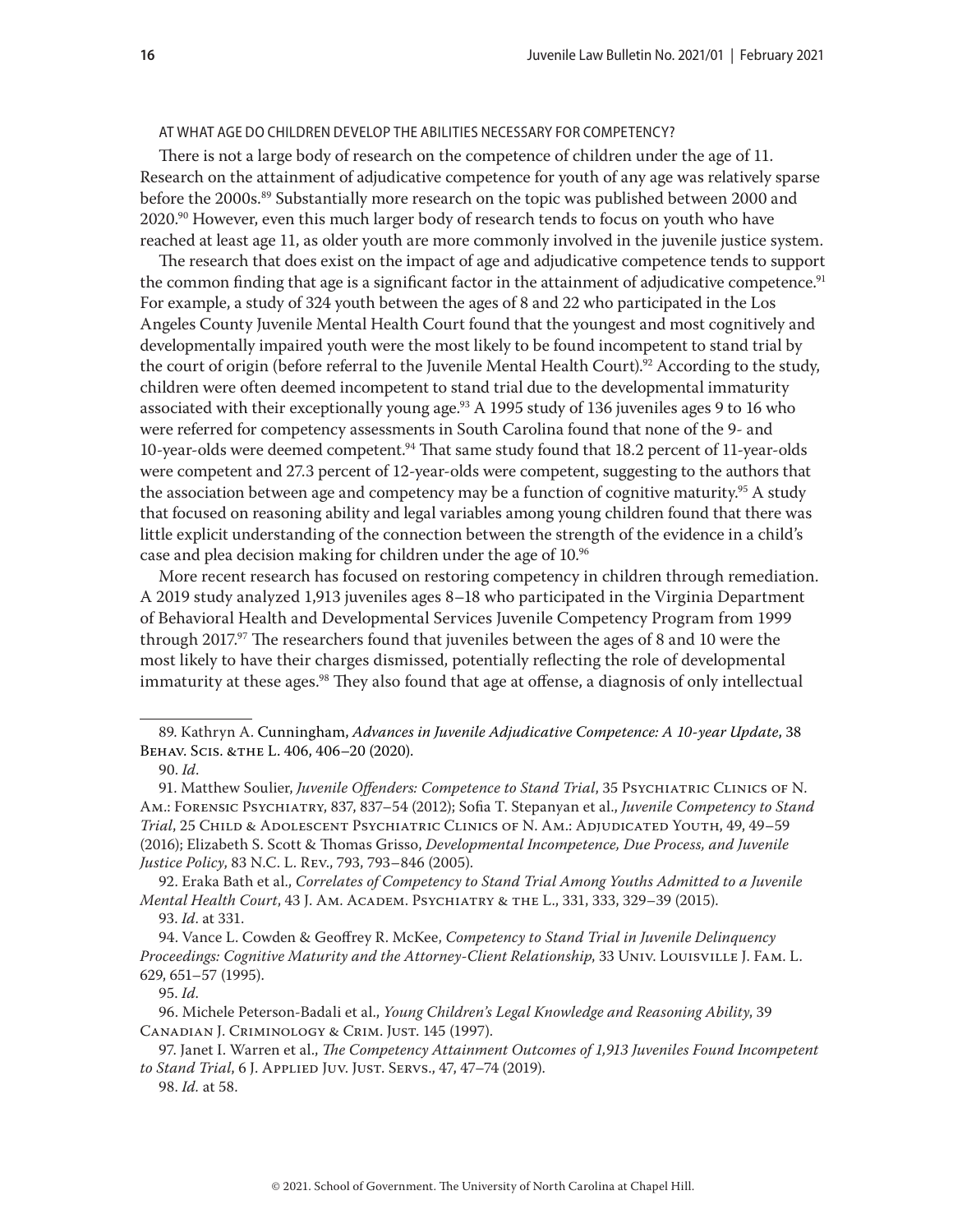<span id="page-16-0"></span>disability, and diagnosis of both a mental illness and developmental disability were all significant factors in whether competency was restored.<sup>99</sup>

Appendix A provides a summary of these studies and others regarding age and adjudicative competence. While researchers have not identified one age at which all children achieve the developmental maturity to be competent to stand trial, the research supports the conclusion that the abilities needed to function as a competent respondent are gained as children age. Studies that have included children under the age of 11 have consistently found significant gaps in competency among those young children. In addition, several studies that have included older youth have found that younger teenagers show deficits in competency at significantly higher rates than older teenagers.<sup>100</sup>

#### **Is a Competency Standard That Does Not Account for Childhood Constitutional?**

Incorporation of the criminal competency standard into the juvenile code without any recognition that competency determinations for children are in some ways different than competency determinations for adults may run afoul of recent U.S. Supreme Court jurisprudence on the uniqueness of childhood. Beginning with the 2005 decision in *Roper v. Simmons*, 101 the Supreme Court has held that developmental differences between minors and adults have implications for the constitutional rights of minors in the justice system. In *Roper*, the Court relied in part on the fact that juveniles under the age of 18 are more immature and irresponsible; more vulnerable to outside influences, including peer pressure; and have less well-formed character than adults when it held that executing youth under the age of 18 violates the Eighth and Fourteenth Amendments to the U.S. Constitution.<sup>102</sup> This reasoning was extended to prohibit (1) the imposition of life without parole sentences for non-homicide juvenile offenders<sup>103</sup> and  $(2)$ sentences of mandatory life imprisonment without parole for offenders under the age of 18<sup>104</sup> as violations of the Eighth Amendment.

While this line of cases clearly establishes that youth under 18 are different from adults in important ways, a U.S. Supreme Court decision regarding a juvenile delinquency case from North Carolina is perhaps most instructive on the use of adult standards in delinquency cases. The case, *J.D.B. v. North Carolina*,<sup>105</sup> focused on whether the analysis of when a child is in custody, triggering the need for *Miranda* warnings prior to interrogation, must be informed by the fact that the person is a child. The Court noted various areas of the law where differences for children, as a class, are acknowledged, including criminal sentencing, contracting, ability to get married, ability to alienate property, and tort law.<sup>106</sup> The Court then concluded that "[o]ur history is replete with laws and judicial recognition that children cannot be viewed simply as miniature

<sup>99.</sup> *Id.* at 63.

<sup>100.</sup> Bath et al., *supra* note 92; Thomas Grisso et al., *Juveniles' Competence to Stand Trial: A Comparison of Adolescents' and Adults' Capacities as Trial Defendants,* 27 L. & Hum. Behav. 333 (2003); Stepanyan et al., *supra* note 91; Thomas Grisso, *The Competence of Adolescents as Trial Defendants*, 3 Psych., Pub. Pol'y, & L. 3, 3–32 (1997); Grisso, *supra* note 88.

<sup>101. 543</sup> U.S. 551 (2005).

<sup>102.</sup> *Id.*

<sup>103.</sup> Graham v. Florida, 560 U.S. 48 (2010).

<sup>104.</sup> Miller v. Alabama, 67 U.S. 460 (2012).

<sup>105. 564</sup> U.S. 261 (2011).

<sup>106.</sup> *Id*. at 273–74.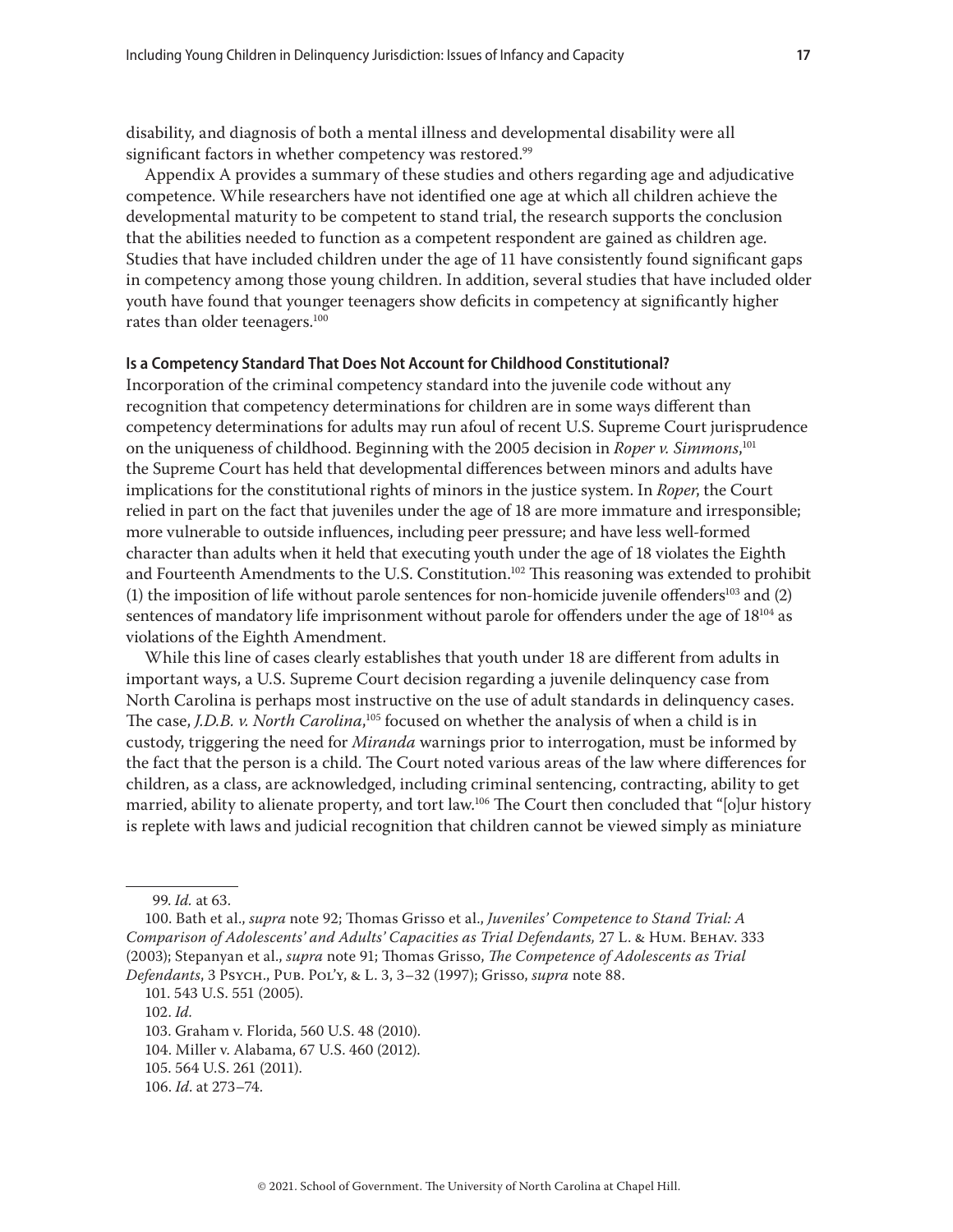<span id="page-17-0"></span>adults."<sup>107</sup> Based on this reasoning, the Court held that a child's age must be part of the custody analysis for purposes of *Miranda* warnings as long as the child's age was known to the officer questioning the child or would have been objectively apparent to a reasonable officer.<sup>108</sup>

This line of jurisprudence calls into question the constitutionality of applying an adult competency standard to juveniles without any recognition that children are developmentally different from adults. While the U.S. Supreme Court and North Carolina appellate courts have not answered this question directly, the line of cases establishing that constitutional rights are impacted by the fact of childhood and the robust social science research on child development suggest that this question is likely ripe for litigation or for legislative remedy.

## **Conclusion**

Including children as young as 6 in delinquency jurisdiction raises questions regarding the role of the infancy defense in delinquency proceedings and the capacity of young children to function as competent respondents. It is possible that these questions will be answered over time through evolving case law. It is also possible that the questions could be resolved through legislation. Cunningham offered a summary of suggestions developed to address such age considerations.109 They include the following:

- Implement a multi-tiered adjudication system, as suggested by Larson and Grisso in 2011.110 Under this structure, children ages 10 and under would be conclusively presumed incompetent. Children ages 11–13 would be assumed incompetent unless they were questioned, evaluated, and adjudicated competent. Children age 14 and older would be assumed competent unless they were questioned, assessed, and adjudicated incompetent.
- Eliminate the presumption of capacity and place the burden of proof on the prosecution to prove competence.
- Require a capacity evaluation for all youth under a specified age.
- Create a higher standard for adjudicative competence for youth that takes judgment and/or future orientation into account.
- Establish a federal minimum age.

Implementation of each of the first four of these solutions in North Carolina would require state legislative action. The last suggestion would require federal legislation followed by state-level enacting legislation.

Whether these issues are resolved by the courts or the by legislature, there is abundant law and social science in which to ground the answers. As Justice Sotomayor wrote in *J.D.B.*,

A child's age is far more than a chronological fact. It is a fact that generates commonsense conclusions about behavior and perception. Such conclusions

108. *Id*. at 277.

<sup>107.</sup> *Id.* at 274 (internal quotation marks, citations omitted).

<sup>109.</sup> Cunningham, *supra* note 89.

<sup>110.</sup> Kimberly A. Larson & Thomas Grisso, Nat'l Youth Screening & Assessment Project, Developing Statutes for Competence to Stand Trial in Juvenile Delinquency Proceedings: A Guide for Lawmakers (2011).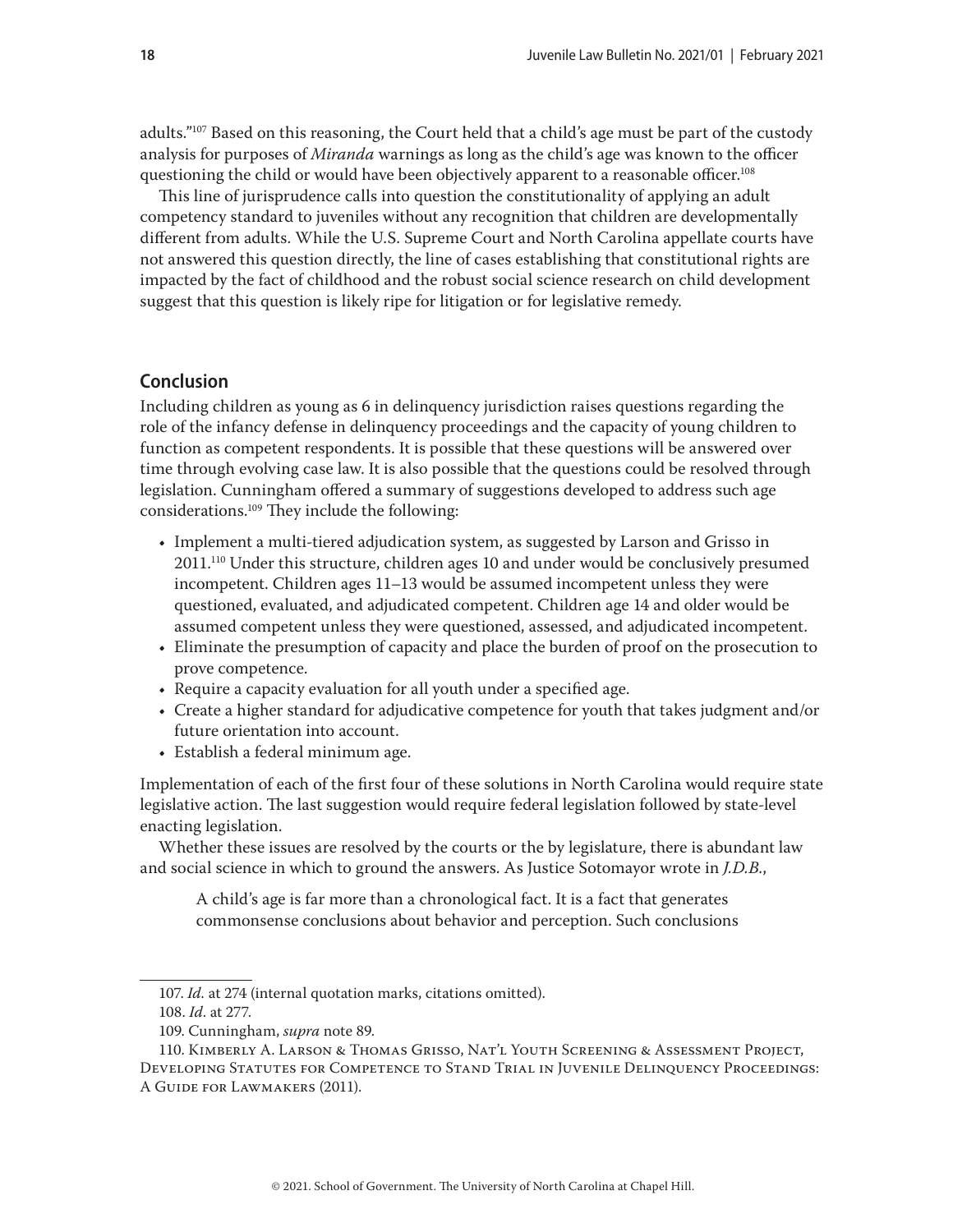apply broadly to children as a class. And, they are self-evident to anyone who was a child once himself, including any police officer or judge.

Time and again, this Court has drawn these commonsense conclusions for itself. We have observed that children generally are less mature and responsible than adults, that they often lack the experience, perspective, and judgment to recognize and avoid choices that could be detrimental to them, that they are more vulnerable or susceptible to . . . outside pressures than adults, and so on.<sup>111</sup>

The research highlighted in this bulletin shows that these considerations are exacerbated for younger children and that they are critical to determining whether or not 6 is the appropriate age for functioning as a respondent in a delinquency proceeding.

<sup>111.</sup> *J.D.B.*, 564 U.S. at 272 (internal quotation marks, citations omitted) (quoting various other Supreme Court decisions, including Roper v. Simmons, 543 U.S. 551 (2005)).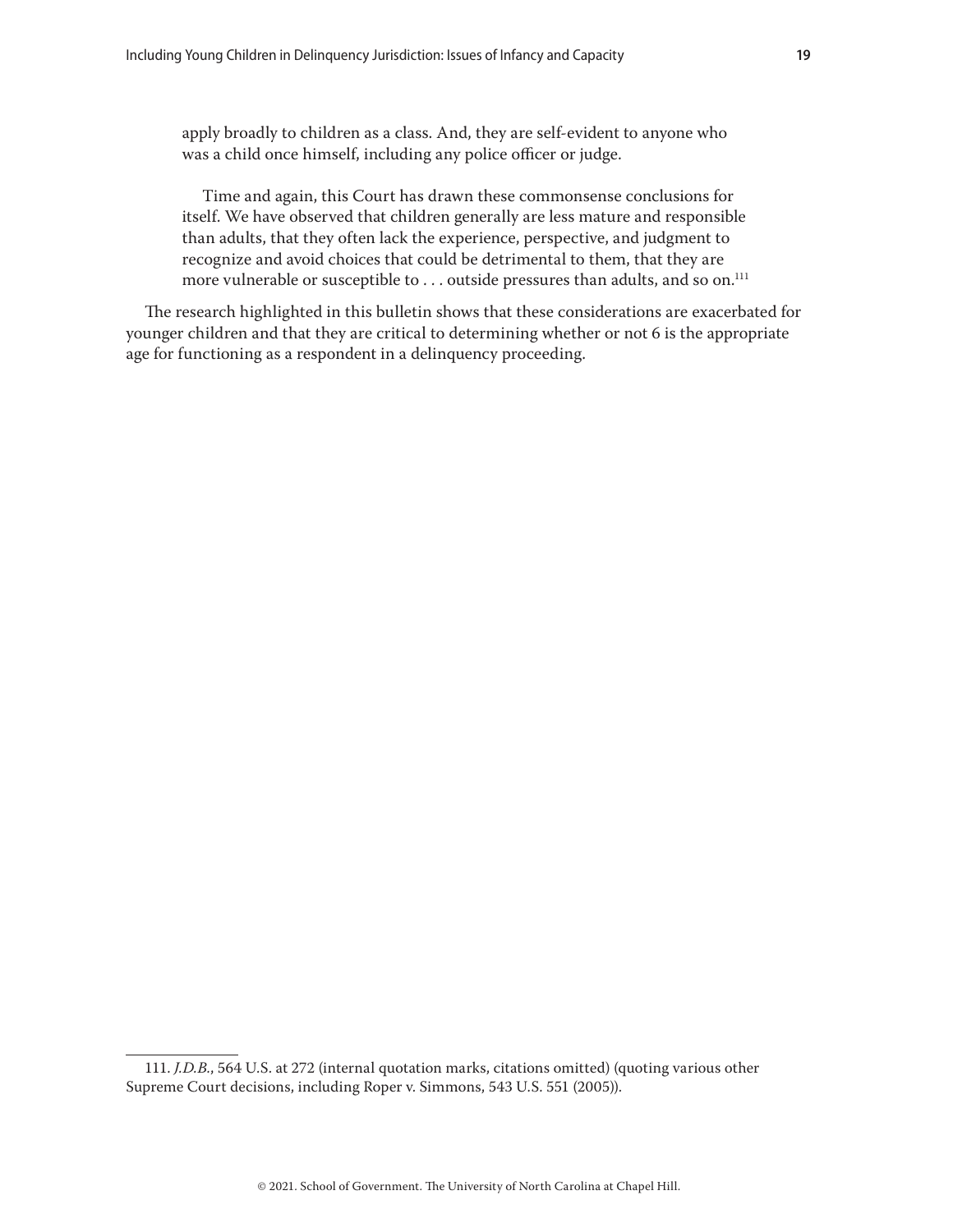# <span id="page-19-0"></span>**Appendix A. Research on Age and Adjudicative Competence**

**Gary B. Melton,** *Children's Concepts of Their Rights***, 9 J. Clinical Child Psych. 186, 186–90 (1980).**

Semi-structured interviews of first, third, fifth, and seventh graders regarding their understanding of what a right is, measured along a continuum from something authority figures allow children to do, to a concept based on fairness and competence to exercise selfdetermination, ending at an abstract ethical principle.

**Findings:** First graders were unable to give a correct definition or example of a right. By third grade, the average child had some understanding of what a right is. "It is clear, though, that children under third grade should not be permitted to waive rights because they do not know what the word means."

## **Vance L. Cowden & Geoffrey R. McKee,** *Competency to Stand Trial in Juvenile Delinquency Proceedings: Cognitive Maturity and the Attorney-Client Relationship* **(1995) (cited in full**  *supra* **note 94).**

Assessed the competency of 136 juveniles ages 9 to 16 who were referred for competency assessments in South Carolina between January 1987 and January 1994.

**Findings:** Age was significantly correlated with competency. None of the 9- and 10-year-olds were deemed competent. 18.2 percent of 11-year-olds were found to be competent. 27.3 percent of 12-year-olds were deemed competent.

Findings suggest that an association between age and competency may likely be a function of cognitive maturation. Severity of mental health diagnosis and prior placement in special education or history of disrupted school achievement were also significantly correlated with competence.

## **Michele Peterson-Badali et al.,** *Young Children's Legal Knowledge and Reasoning Ability*  **(1997) (cited in full** *supra* **note 96).**

Assessed legal reasoning abilities in 67 youth ages 7–12.

**Findings:** The reasoning of children under 10 contained little explicit understanding of the relationship between important legal variables (such as the strength of evidence) and their plea decisions.

Almost none of the participants understood what a plea of not guilty meant. Many children, especially younger children, stated that their lawyer could breach confidentiality. Replicated similar findings from an earlier study.

## **Deborah Cooper,** *Juveniles' Understanding of Trial-Related Information: Are They Competent Defendants?* **15 Behav. Scis. & the L., 167, 167–80 (1997).**

Studied the competency of 112 youth ages 11–16 who were experiencing their first stateoperated juvenile justice institutional placement. Included pre-test, educational component, and post-test. Only one youth was age 11, and two were age 12. Their results were combined with the 13-year-old group.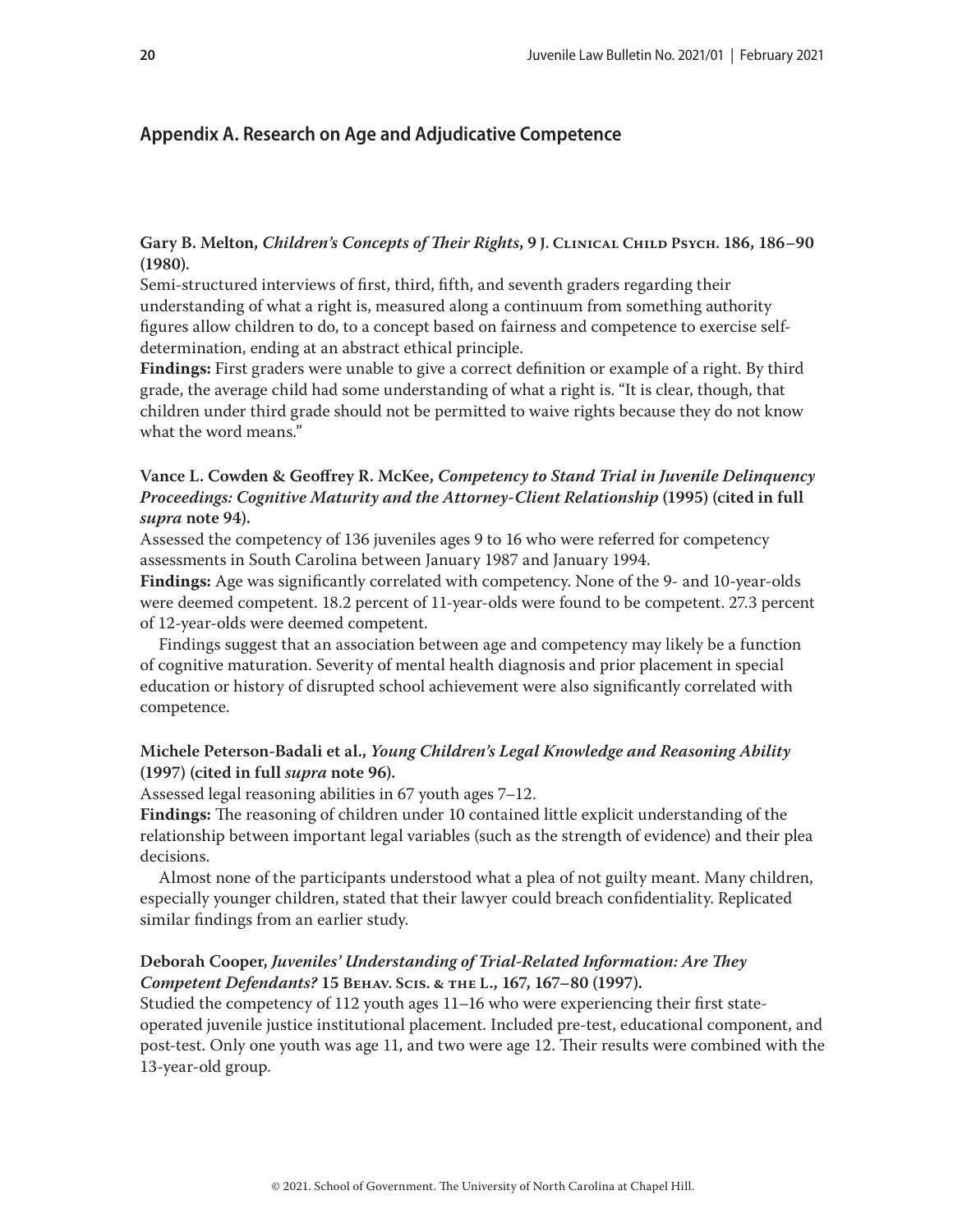**Findings:** Understanding of court proceedings necessary for competency is related to age. Contrary to the researcher's initial hypothesis, far more children at all ages were found not to have a competency level of understanding. Showing the children an educational video did significantly improve performance, but not enough for the great majority of youth to score as "competent." Two youth scored as competent on a pre-test. Twelve children scored as competent on a post-test. Of those twelve, two were age 13, one was 14, three were 15, and six were 16.

# **Thomas Grisso et al.,** *Juveniles' Competence to Stand Trial: A Comparison of Adolescents' and Adults' Capacities as Trial Defendants***, 27 L. & Hum. Behav. 333, 336 (2003).** Studied the competency of 1,393 participants ages 11–24 (some in detention and others in the community).

**Findings:** Found significantly impaired reasoning among 30 percent of youth ages 11–13, 19 percent of youth ages 14 and 15, and 12 percent of youth age 16 and older. Youth with juvenile justice system experience did not perform better than youth without such system experience. Younger youth of lower intelligence were especially likely to be deficient in the necessary capacities associated with trial competence. Among 11- to 13-year-olds, more than one-half with an IQ of between 60 and 74, and more than one-third with an IQ of between 75 and 89, were found to have significantly impaired reasoning. Approximately two-thirds of the detained juveniles age 15 and younger had an IQ that was associated with a significant risk of being incompetent to stand trial because of impaired understanding, impaired reasoning, or both. The proportion of participants who chose confession as the best option in their cases decreased with age, from about one-half of the 11- to 13-year-olds to only one-fifth of young adults.

## **Eraka Bath et al.,** *Correlates of Competency to Stand Trial Among Youths Admitted to a Juvenile Mental Health Court.* **(2015) (cited in full** *supra* **note 92)**

Studied 324 male and female participants in Los Angeles County Juvenile Mental Health Court between 2005 and 2009. Youth were ages 8–22 and included both youth found competent to stand trial and youth found incompetent to stand trial.

**Findings:** Younger age was highly associated with findings of incompetency. Youth found incompetent to stand trial were most likely to be the youngest and most cognitively and developmentally impaired in the juvenile justice system. Findings suggest that developmental immaturity should be regarded as a salient factor that may impact a finding of incompetency in a juvenile mental health court.

## **Joseph Chien et al.,** *Predictors of Competency to Stand Trial in Connecticut's Inpatient Juvenile Competency Restoration Program***, 44 J. Am. Acad. Psychiatry & the L., 451, 451–56 (2016).**

Studied all juveniles ordered to inpatient adjudicative competency restoration in Connecticut between 2005 and 2012. This included 58 juveniles ages 12–17, with a mean age of 15. **Findings:** Juveniles for whom competency was restored had significantly higher IQs than for those for whom competency was not restored. IQ was the only significant predictor of restoration. Age was not significant. The study did not look at juveniles who were incompetent primarily on the basis of developmental immaturity.